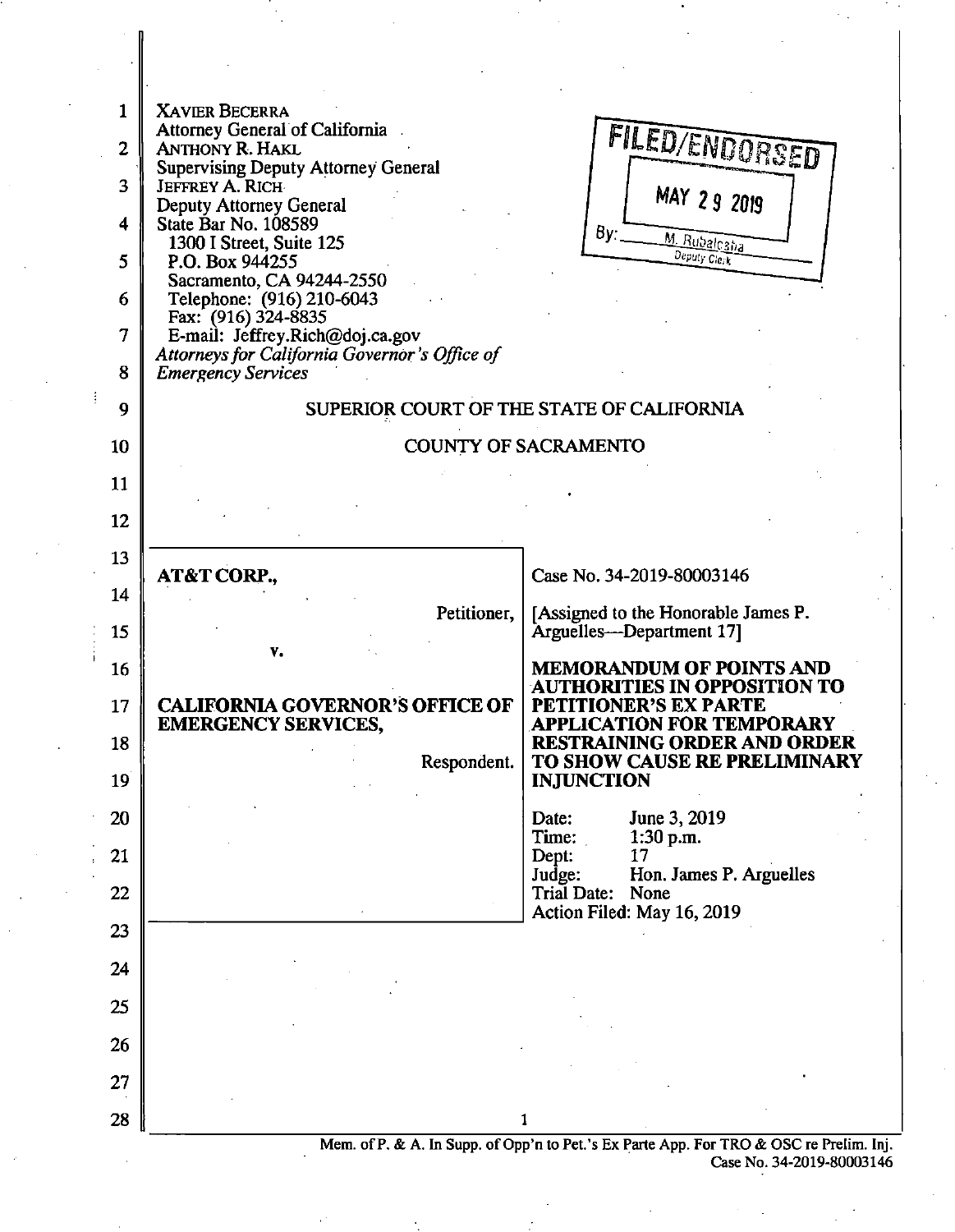|                 |     | <b>TABLE OF CONTENTS</b>                                              |      |
|-----------------|-----|-----------------------------------------------------------------------|------|
| $\overline{2}$  |     |                                                                       | Page |
| 3               |     |                                                                       |      |
| $\cdot$ 4       |     |                                                                       |      |
| 5               | I.  |                                                                       |      |
|                 | II. |                                                                       |      |
| 6               |     | A.<br>В.                                                              |      |
| 7               |     | STANDARD FOR ISSUANCE OF PRELIMINARY INJUNCTIVE RELIEF  10            |      |
| 8               |     |                                                                       |      |
| 9               | I.  |                                                                       |      |
| 10              | II. |                                                                       |      |
| 11              |     | Emergency 9-1-1 Services Are Not Subject to Section 710 and May<br>А. |      |
| 12              |     | В.                                                                    |      |
|                 |     |                                                                       |      |
| $\overline{13}$ |     | Public Contract Code section 6611 allows for the RFP<br>1.            |      |
| ' 14            |     | 2.<br>AT&T's reliance on Michaelis, Montanari & Johnson v.            |      |
| 15              |     | The NTE Requirement of the RFP Is Entirely Proper  17<br>$\mathbf{C}$ |      |
| 16              | Ш.  | Laches and Unclean Hands Bars AT&T's Ex Parte Injunctive Relief  18   |      |
| 17              |     |                                                                       |      |
| 18              |     |                                                                       |      |
| 19              |     |                                                                       |      |
| 20              |     |                                                                       |      |
|                 |     |                                                                       |      |
| 21              |     |                                                                       |      |
| 22              |     |                                                                       |      |
| 23              |     |                                                                       |      |
| 24              |     |                                                                       |      |
| 25              |     |                                                                       |      |
| 26              |     |                                                                       |      |
|                 |     |                                                                       |      |
| 27              |     |                                                                       |      |
| 28              |     |                                                                       |      |
|                 |     |                                                                       |      |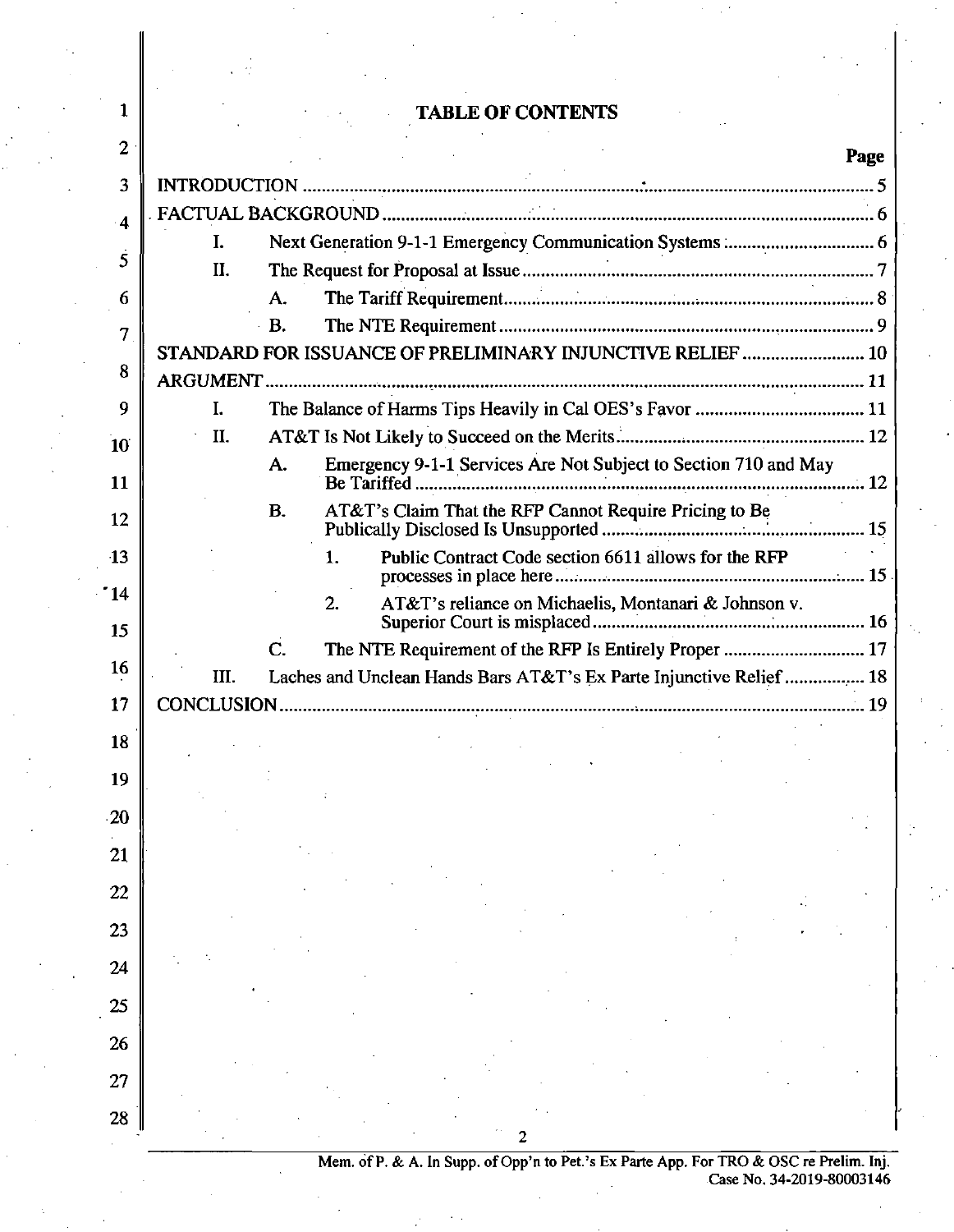# **1** TABLE OF AUTHORITIES

| 2               | Page                                                                                                                                                                      |  |  |
|-----------------|---------------------------------------------------------------------------------------------------------------------------------------------------------------------------|--|--|
| 3               | <b>CASES</b>                                                                                                                                                              |  |  |
| 4               | Agricultural Labor Relations Bd. v. Superior Court                                                                                                                        |  |  |
| 5               |                                                                                                                                                                           |  |  |
| 6               | Choice-In-Education League v. Los Angeles Unified School District                                                                                                         |  |  |
| 7               | City of Tiburon v. Northwestern Pac R. Co.<br>$\mathcal{A}^{\mathcal{A}}$ and $\mathcal{A}^{\mathcal{A}}$ and $\mathcal{A}^{\mathcal{A}}$ and $\mathcal{A}^{\mathcal{A}}$ |  |  |
| 8               |                                                                                                                                                                           |  |  |
| 9               | Consumers Lobby Against Monopolies v. Public Utilities Com.                                                                                                               |  |  |
| 10              |                                                                                                                                                                           |  |  |
| 11              | Conti v. Board of Civil Service Commissioners                                                                                                                             |  |  |
| $\overline{12}$ | Dickson, Carlson & Campillo v. Pole                                                                                                                                       |  |  |
| 13              |                                                                                                                                                                           |  |  |
| 14              | the company of the company of the company of<br>Dolske v. Gormley                                                                                                         |  |  |
| 15              | Loma Portal Civic Club v. American Airlines, Inc.                                                                                                                         |  |  |
| 16              |                                                                                                                                                                           |  |  |
| 17              | Michaelis, Montanari & Johnson v. Superior Court                                                                                                                          |  |  |
| 18              |                                                                                                                                                                           |  |  |
| 19              | O'Connell v. Superior Court                                                                                                                                               |  |  |
| 20              | People v. Pacific Land Research Co.                                                                                                                                       |  |  |
| 21              |                                                                                                                                                                           |  |  |
| 22              | People v. Western Air Lines                                                                                                                                               |  |  |
| 23              |                                                                                                                                                                           |  |  |
| 24              | Soldano v. O'Daniels                                                                                                                                                      |  |  |
| 25              | Tahoe Keys Property Owners' Ass'n. v. State Water Resources Control Board                                                                                                 |  |  |
| 26              |                                                                                                                                                                           |  |  |
| 27              | Triple A Machine Shop, Inc., v. State of California                                                                                                                       |  |  |
| 28              | $\overline{3}$                                                                                                                                                            |  |  |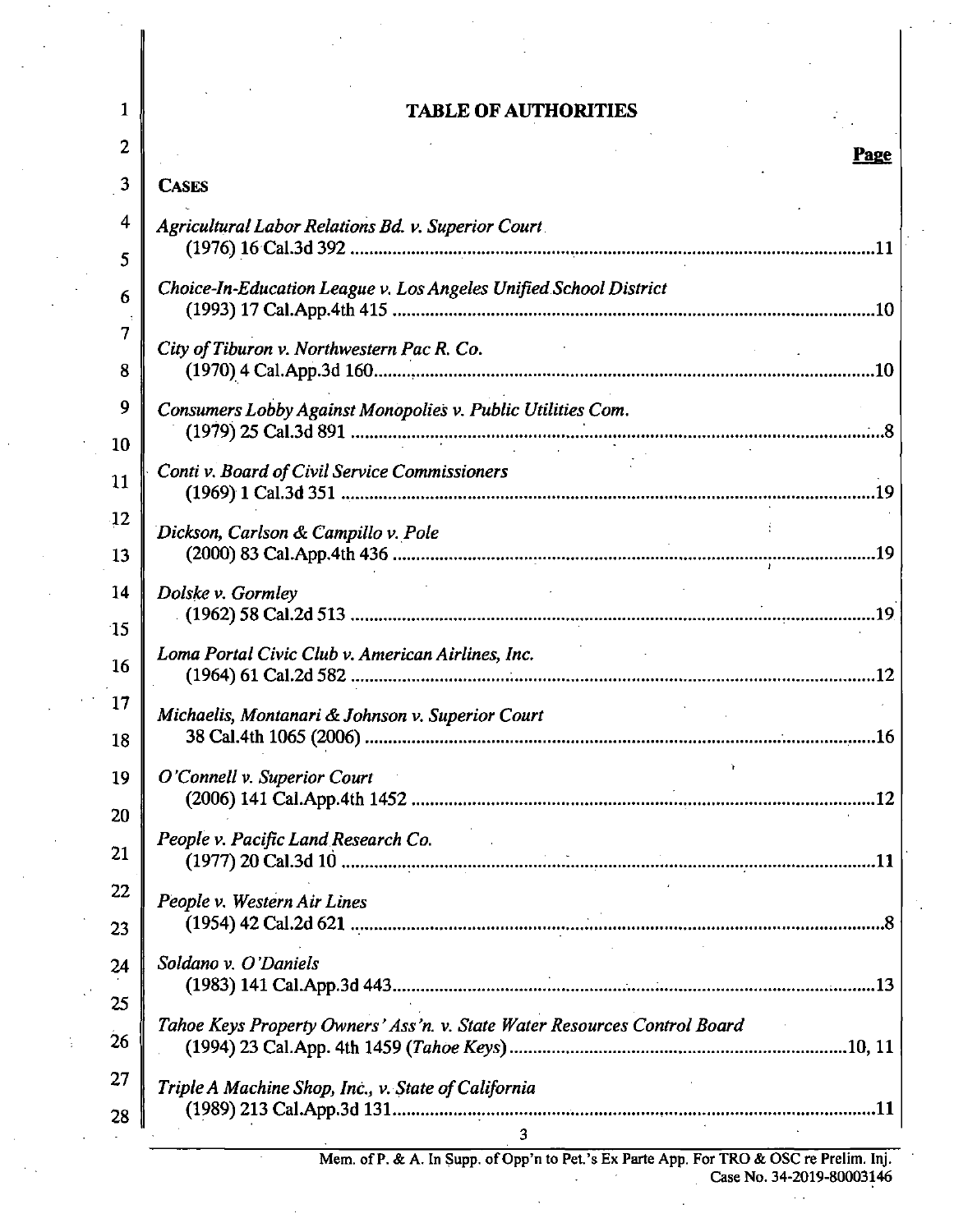## **1** TABLE OF AUTHORITIES **(continued)**

|                 | Page                                                                                                   |
|-----------------|--------------------------------------------------------------------------------------------------------|
| 3               | Tustin Community Hospital, Inc. v. Santa Ana Community Hospital Assn.                                  |
| 4               |                                                                                                        |
| 5               | Whitman v. American Trucking Association                                                               |
| 6               | <b>STATUTES</b>                                                                                        |
| 7               | Government Code                                                                                        |
| 8               |                                                                                                        |
| 9               |                                                                                                        |
| 10              |                                                                                                        |
| 11              |                                                                                                        |
| 12 <sub>1</sub> | Public Contract Code                                                                                   |
| 13              |                                                                                                        |
| 14              | <b>Public Utilities Code</b>                                                                           |
| 15              |                                                                                                        |
| 16              |                                                                                                        |
| 17              | <b>CONSTITUTIONAL PROVISIONS</b>                                                                       |
| 18              |                                                                                                        |
| 19              | <b>OTHER AUTHORITIES</b>                                                                               |
| 20              |                                                                                                        |
| 21              | Robert S. Metzger, Lauren B. Kramer, The Importance of Competitive                                     |
| 22              | Negotiations to State Information Technology Procurement, Procurement Law,<br>Spring 2013, at 24<br>15 |
| 23              |                                                                                                        |
| 24              |                                                                                                        |
| 25              |                                                                                                        |
| 26              |                                                                                                        |
| 27              |                                                                                                        |
| 28              |                                                                                                        |
|                 |                                                                                                        |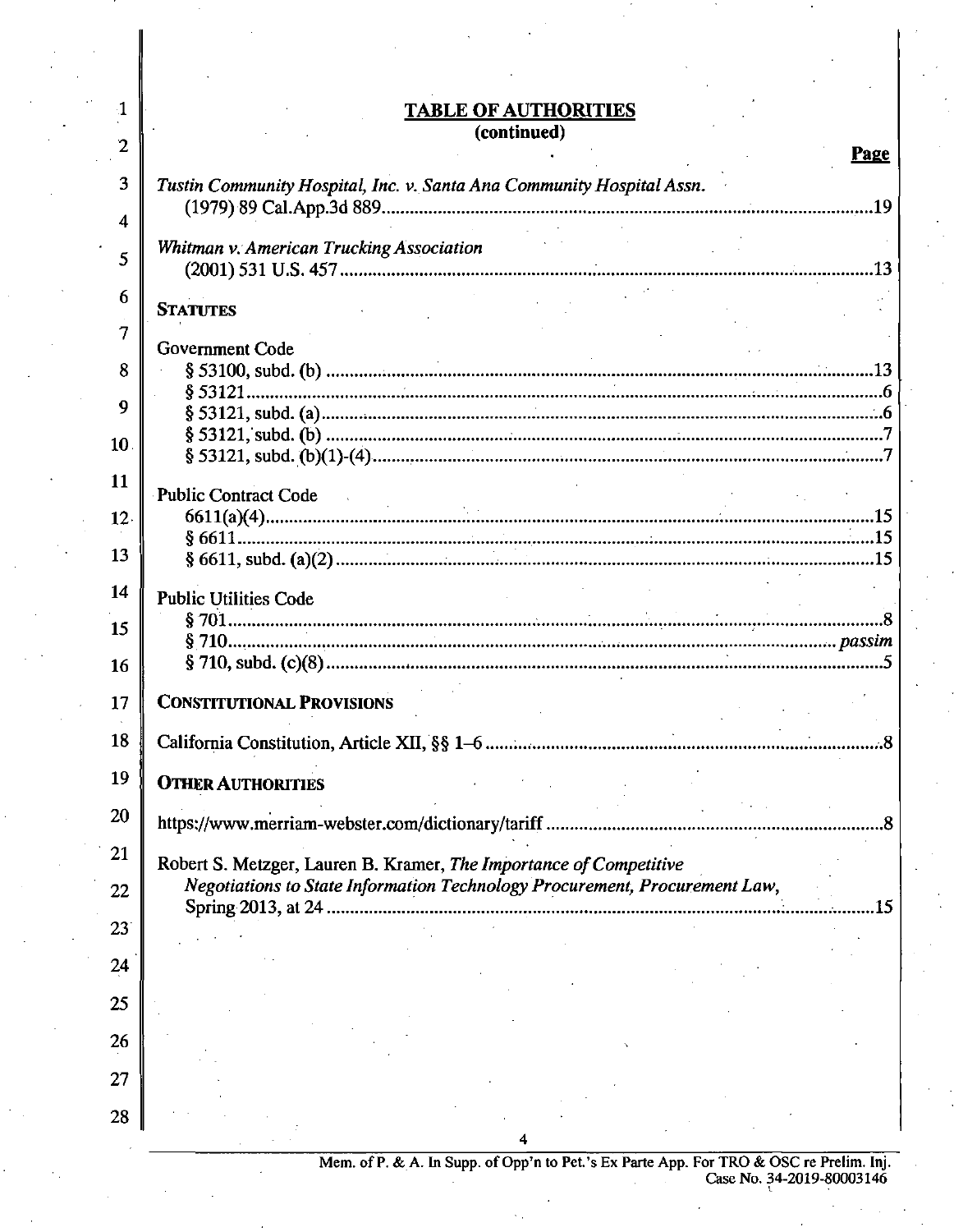## **1** INTRODUCTION

2  $\parallel$  AT&T's ex parte application for a temporary restraining order and an order to show cause 3 is defective on a number of grounds.

4 First, AT&T has not shown that the balance of harms tips in its favor. On the contrary, the 5 record demonstrates that the balance of harms tips heavily in favor of the Caiifomia Govemor's 6 Office of Emergency Services (Cal OES). Delay in deploying Next Generation 9-1-1 (NG 9-1-1)  $7 \parallel$  in California, as will be the case if AT&T's last-minute attempt to derail the bidding process 8 succeeds, will indefinitely endanger the health, safety, and welfare of tens of millions of people 9  $\parallel$  across California. In contrast, if the Court denies AT&T's untimely ex parte application, 10 comparatively little harm will come to AT&T, which will still have the opportunity to complete  $11$  the bidding process, and if it is an unsuccessful bidder, challenge any award in the ordinary  $12 \parallel$  course through a petition for writ of mandate. At this stage, and through an emergency 13 proceeding no less, there is no reason for the Court to place  $AT&T$ 's asserted business interests  $14$  over and above the public's health and safety interests.

15 **AT&T** has also failed to show that it is likely to succeed on the merits of any of its claims. 16 AT&T's principal contention, that Public Utilities Code section 710 (section 710) prohibits the 17 tariff requirement under the Request for Proposal (RFP), ignores the clear exception set forth in 18 section 710, subdivision (c)(8), which provides that section 710 does not affect or supersede the 19 Warren-911-Emergency Assistance Act, the Caiifomia statute generally goveming 9-1-1 services.  $20$  As explained below, subdivision (c)(8) strongly evidences the Legislature's intent that the 9-1-1 21 emergency services at issue here remain outside the reach of section 710. AT&T ignores this 22  $\parallel$  aspect of section 710 entirely.

 $\parallel$  AT&T's argument that Cal OES may not require pricing to be publically disclosed also | lacks merit. The applicable provisions of the Public Contract Code governing information technology and telecommunications contracts, along with the RFP, permit the tariff requirement, 26 including the accompanying public cost disclosure at issue here. As explained in the declarations, submitted herewith, the successful bidders will have the opportunity to update their filed tariffs to 28 reflect the final, negotiated price as contemplated by the authorities governing this procurement.

5

Mem. of P. & A. In Supp. of Opp'n to Pet.'s Ex Parte App. For TRO & OSC re Prelim. Inj. Case No. 34-2019-80003146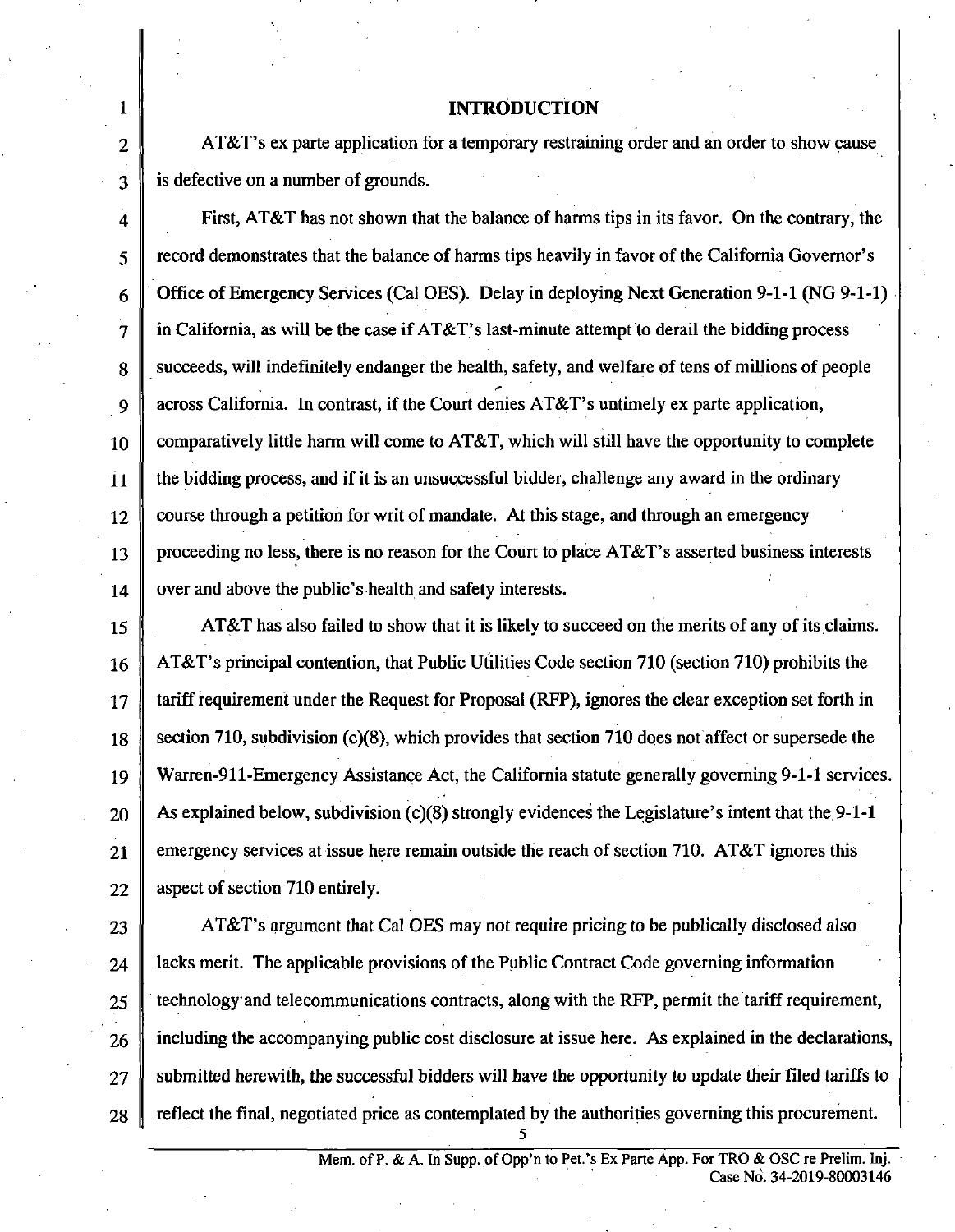1 AT&T equally fails in its attempt to challenge the "not to exceed" price (NTE) requirement 2 of the RFP. As discussed below, and as set forth in the declarations filed in support of this brief, 3 Cal OES utilized an objective and deliberate process to develop the NTE pricing included in the 4 RFP. Among other things, that process involved the consideration of data provided by a third-5 party consultant, who provided an informed estimate of the probable cost of NG 9-1-1, and Cal 6 OES's own research and analysis of similar services outlined in publically available contracts 7 involving other states. Substantial evidence supports the NTE requirement as included in the 8 RFP, and the Court should reject AT&T's assertion to the contrary.

9 Finally, this Court should reject AT&T's emergency application for injunctive relief 10 because AT&T waited until the eleventh hour to file it. Having been aware of the relevant 11 bidding requirements for many months—since July 2018 in the case of the "not to exceed" (NTE) 12 pricing requirement as well as the tariff requirement— $AT&T$  unreasonably waited until May 23, 13 2019 to file the instant ex parte application. Such a delay in seeking relief weighs heavily against 14 granting emergency injimctive relief. It also works to prejudice Cal OES's opportunity to defend 15 against the instant application; Cal OES has had a scant three court days to respond to it. 16 Whether framed as laches, unclean hands, or unjustifiable delay, the Court should deny the 17 application for this reason as well.

## **18 FACTUAL BACKGROUND**

## 19 | I. NEXT GENERATION 9-1-1 EMERGENCY COMMUNICATION SYSTEMS

20 | In 2014, the Legislature enacted Senate Bill No. 1211, which was an amendment to the 21 Warren-911-Emergency-Assistance Act of 1976, the bill that established California's 22 existing 9-1-1 system. (Stats. 2014, ch. 926, § 1.) The bill added Government Code section 23 | 53121, which directs Cal OES to implement and operate a NG 9-1-1 emergency communication 24 system.

25 Section 53121 provides that Cal OES "shall develop a plan and timeline of target dates for 26 the testing, implementation, and operation of a Next Generation 911 emergency communication 27 System, including text to 911 service, throughout California." (Gov. Code, § 53121, subd. (a).) 28 "In order to maximize efficiency and contain costs," section 53121 also states that "the Next"

 $\overline{a}$ 

Mem. of P. & A. In Supp. of Opp'n to Pet.'s Ex Parte App. For TRO & OSC re Prelim. Inj. Case No. 34-2019-80003146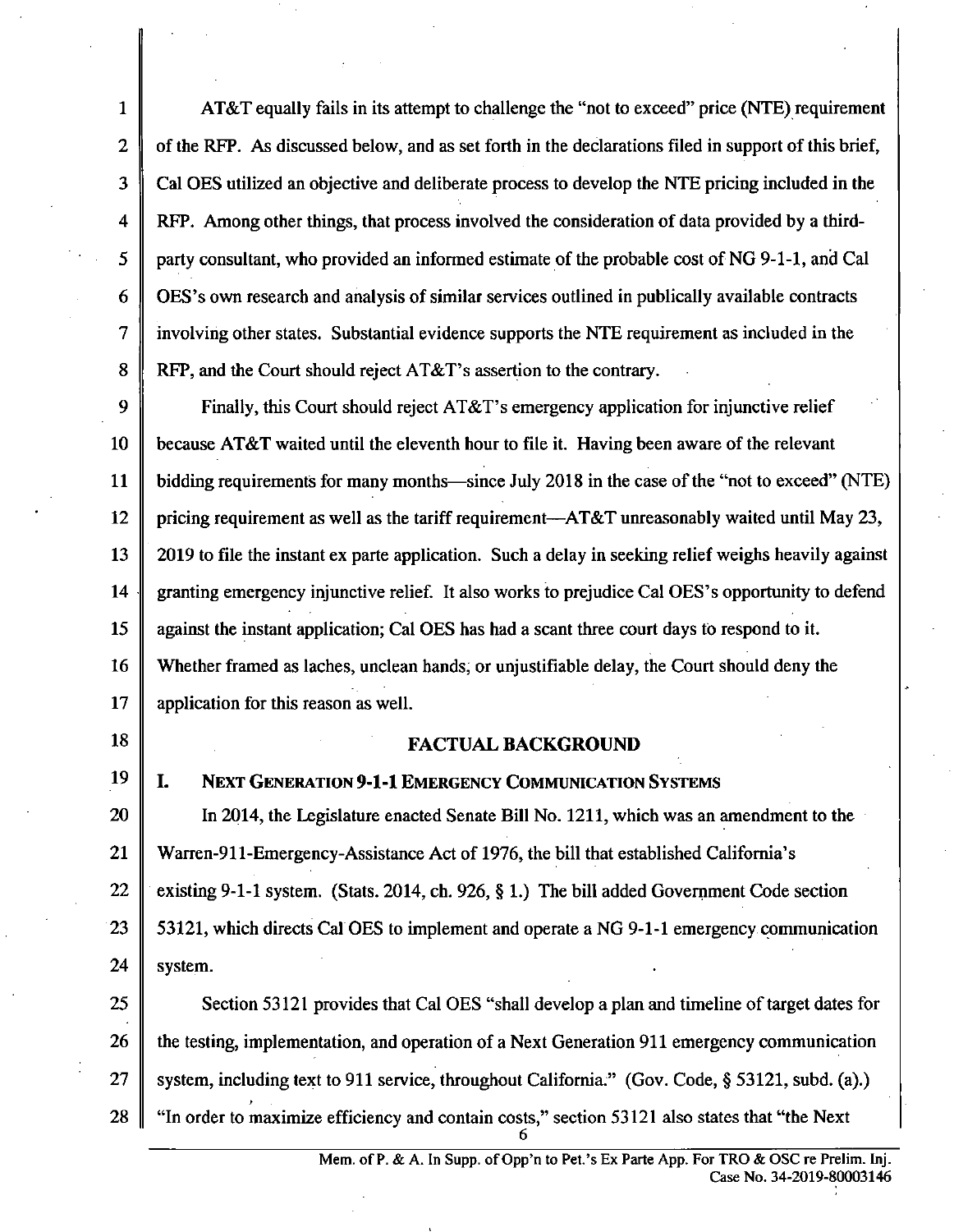1 Generation 911 emergency communication system shall incorporate, where consistent with public 2 safety and technologically feasible, shared infrastructure and elements of other public safety and 3 emergency communications networks[.]"  $(Id, § 53121, subd.$  (b).) This shared infrastructure 4 includes, but is not limited to, specified public safety communications elements; public safety 5 broadband networks authorized by federal law; and public safety radio and communications 6 facilities used for the purpose of public warnings.  $(Id, \S 53121,$  subd. (b)(1)-(4).)

7 The Legislature clearly viewed the orderly and timely development and implementation of 8 NG 9-1-1 as a critical endeavor. For example, in discussing the "text to 911" service that the 9 Legislature required be included in the new system, one Senate bill analysis explained: "While a 10 voice call to 911 is still preferred, text to 911 offers public safety advantages for persons with 11 disabilities, in a hostage situation or home break-in when a voice call can be dangerous, and when 12 network congestion from high usage during a crisis makes voice connections unavailable or 13 slow." (Sen. Rules Com., Off. of Sen. Floor Analyses, Rep. on Sen. Bill No. 1211 (2013-2014 14 Reg. Sess.) Aug. 24, 2014, p. 4, italics added.)<sup>1</sup>

15 The Legislature's view of the importance of NG 9-1-1 is well-taken. The state's current 16  $\parallel$  9-1-1 system (referred to as "Legacy 9-1-1") is based on technology and infrastructure that is 17 beyond its useful life. (Declaration of Walter Currier, submitted herewith (Currier Decl. H 3.) 18 The state is currently experiencing an increased number of outages that exceed acceptable levels. 19  $\parallel$  (*Ibid.*) The Legacy 9-1-1 system cannot be upgraded in its current form to reduce these outages 20 **to acceptable levels.** *(Ibid.)* 

# 21 | II. THE REQUEST FOR PROPOSAL AT ISSUE

22  $\parallel$  To accomplish the Legislature's directives regarding NG 9-1-1, Cal OES, in conjunction 23 with the California Department of Technology (CDT), developed a solicitation and procurement 24 process to secure vendors to build and operate NG 9-1-1. (Currier Decl.  $\P$  4.) On April 1, 2019, 25 Cal OES released the RFP to obtain bids from qualified bidders. (See id.  $\mathbb{II}$  5-8.)

26

 $27 \parallel$  <sup>1</sup> Cal OES requests the Court to take judicial notice of this report in the Request for Judicial Notice filed herewith. A copy of the report is attached to the supporting Declaration of 28 Jeffrey A. Rich, also filed herewith.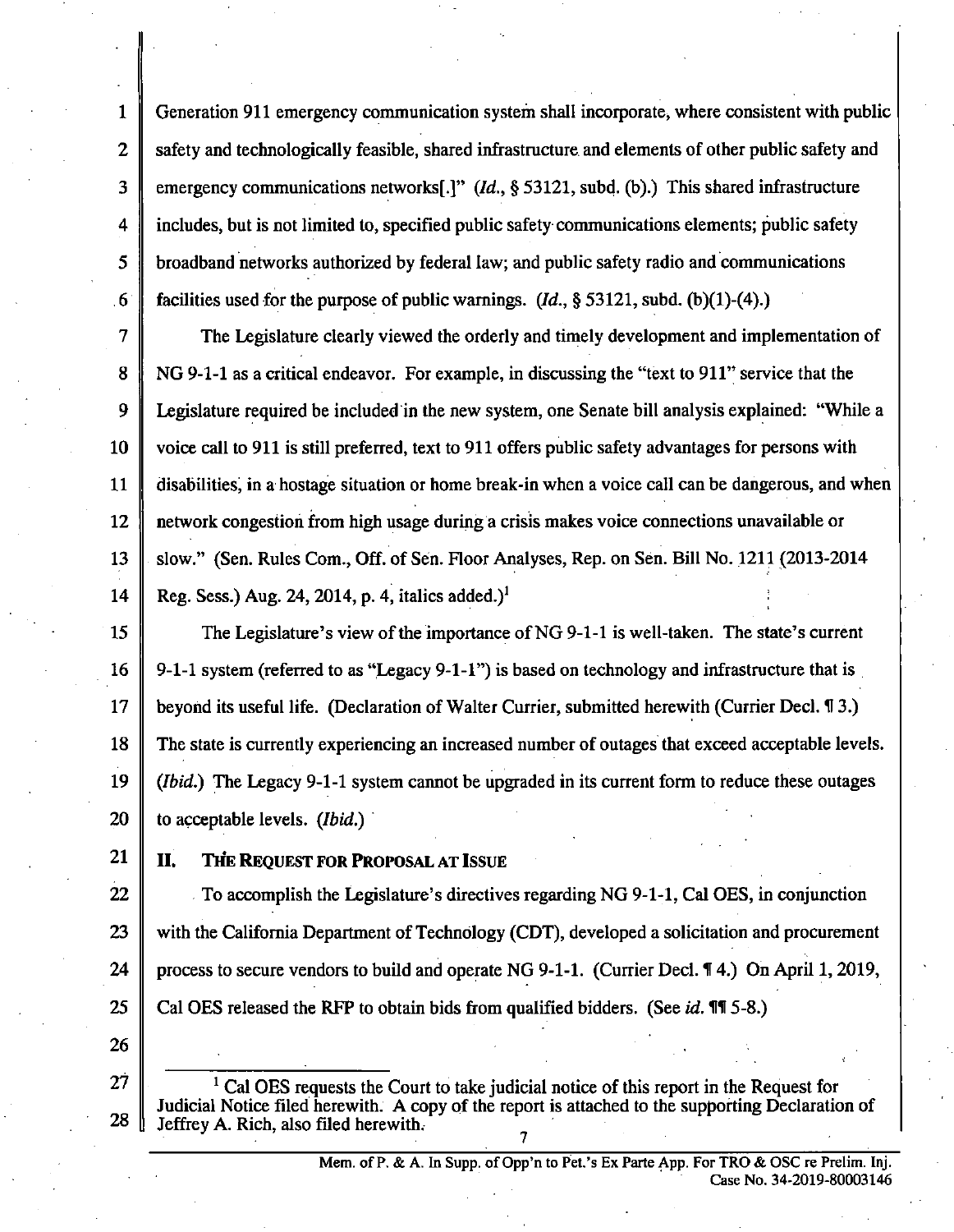#### **1 A. The Tariff Requirement**

2 Among other things, the RFP includes a requirement for all vendors participating in the 3 solicitation to file tariffs with the Caiifomia Public Utilities Commission (CPUC). (Currier Decl.  $4 \parallel \text{T} 16$ .) A tariff, by definition, is a document that lists fixed charges made by a business, often for  $5 \parallel$  the use of gasoline, electricity, or a telephone, for example. (See https://www.merriam-6 webster.com/dictionary/tariff ["a schedule of rates or charges of a business or a public utility"].) 7 Broadly speaking, entities like the CPUC require utilities to file and maintain tariffs so that they  $8 \parallel$  can adequately monitor and regulate the terms and conditions of the utility's services to its 9 customers, along with any rates, charges, or rules of a utility, for example.<sup>2</sup>

10 In California, the CPUC requires regulated utilities, including telephone corporations, to  $11$  maintain with the CPUC tariffs setting forth what the utility is authorized to charge customers for 12 various services. (See e.g. Declaration of Cynthia Walker, submitted herewith (Walker Decl.) 13 | **114**, 9.) A tariff is a non-discriminatory offer of service with specified prices, and terms and 14 conditions. (Id.  $\mathbb{I}$  4.) In the context of the Cal OES RFP, a tariff ensures that the State of 15 Caiifomia, the customer, is purchasing a properly-regulated service that is essential to the public  $16 \parallel$  welfare—here, 9-1-1. (*Ibid.*) Absent tariffing, 9-1-1 services would be effectively unregulated in  $17 \parallel$  California, with no firm mechanisms in place to ensure that the public actually receives the 18 services mandated by the Legislature. (*Ibid.*)

19 Tariffs are a critical aspect of NG 9-1-1 because Cal OES cannot rely solely on contract 20 remedies to ensure 9-1-1 services are available 24 hours a day, seven days a week and 365 days a  $21$   $\parallel$  year. In most cases, the harshest contract remedy for nonperformance is to terminate the contract.  $22 \parallel$  For 9-1-1 services, terminating the contract is not a viable option because 9-1-1 services cannot  $23$   $\parallel$  fail. Californians' health, welfare and safety, and in many cases, their lives, are dependent on a

*<sup>24 &#</sup>x27;.*   $2^{\circ}$  The CPUC "is a state agency of constitutional origin with far-reaching duties, functions  $25$  and powers. (Cal. Const., Art. XII,  $\S$ § 1–6.) It "may supervise and regulate every public utility in the State and may do all things, whether specifically designated in this part or in addition thereto, *26 which are necessary and convenient in the exercise of such power and jurisdiction." (Pub. Util. Code, § 701.) "The commission's authority has been liberally constmed" (Consumers Lobby 27 Against Monopolies v. Public Utilities Com. (1979) 25 Cal.3d 891,905, citing cases), and includes not only administrative but also legislative and judicial powers (People v. Western Air*  28 *Lines* (1954) 42 Cal. 2d 621, 630). <u>ರಿ</u><br>—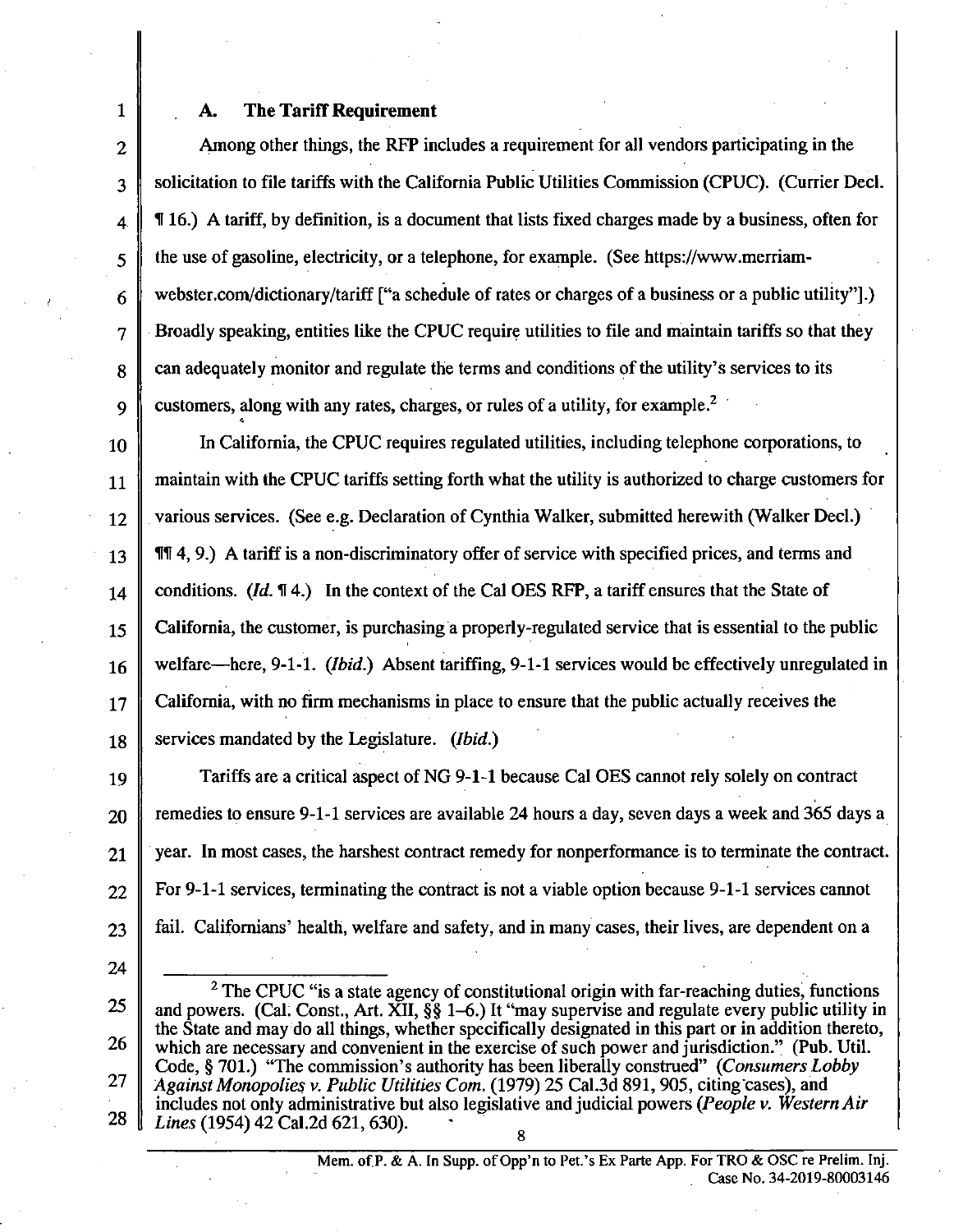1 fully functional operating 9-1-1 service. Administering a procurement process to transition from 2  $\parallel$  one 9-1-1 service provider to another can be a 12-18 month process and 9-1-1 must remain  $3 \parallel$  available throughout. Pursuant to a tariff, 9-1-1 providers must deliver 9-1-1 service based on 4 CPUC regulations governing their performance. (Currier Decl. 1918.)

 $5 \parallel$  By their own admission, AT&T was aware of the relevant tariff requirement—and all of the 6 RFP requirements—as early as February of this year: "OES released a draft RFP in February 7 | 2019. Members of the AT&T sales team met with OES at OES's invitation to discuss the terms 8 of the draft RFP. In communications to OES regarding the draft RFP, AT&T expressed concern 9  $\parallel$  about the legality of OES's stated intention (in the draft RFP) to tariff NG 9-1-1 services as well 10 as the amounts of the not to exceed prices that OES intended to incorporate into the RFP." 11 (Declaration of Patrick Thetford, submitted in support of AT&T's ex parte application [Thetford

 $12 \parallel$  Decl.] 16.)

## **13 B.. The NTE Requirement**

14 Relevant to the RFP currently at issue, in July of 2018, Cal OES and CDT released the pre-15 Solicitation document that included NTE pricing in a cost workbook. A total of nine vendors, 16 including AT&T, participated in confidential discussions to ensure NTE pricing aligned with the 17  $\parallel$  services outlined in the pre-solicitation. All versions of the cost workbook pre-solicitation 18 process included the statement: "The cost worksheets contain a not to exceed amount that has 19 been calculated based on industry research for similar services." (Currier Decl. 19.) AT&T first 20 **had the opportunity to comment on NTE pricing on July 20, 2018. During the pre-solicitation** 21  $\parallel$  process, AT&T did not ask any questions related to individual cost items in the NTE pricing. 22  $\parallel$  (*Ibid*,) The pre-solicitation process provided an opportunity for potential bidders to provide 23  $\parallel$  feedback on NTE pricing. As a result of the confidential discussions, many bidders provided 24  $\parallel$  feedback either validating the NTE pricing or suggesting where the NTE pricing should be 25  $\parallel$  adjusted. As a result of the pre-solicitation process, many updates were made to the NTE pricing 26  $\parallel$  to ensure that the NTE pricing was accurate and in alignment with NG 9-1-1's technical  $\cdot 27$  | requirements. (*Id.* ¶ 11.)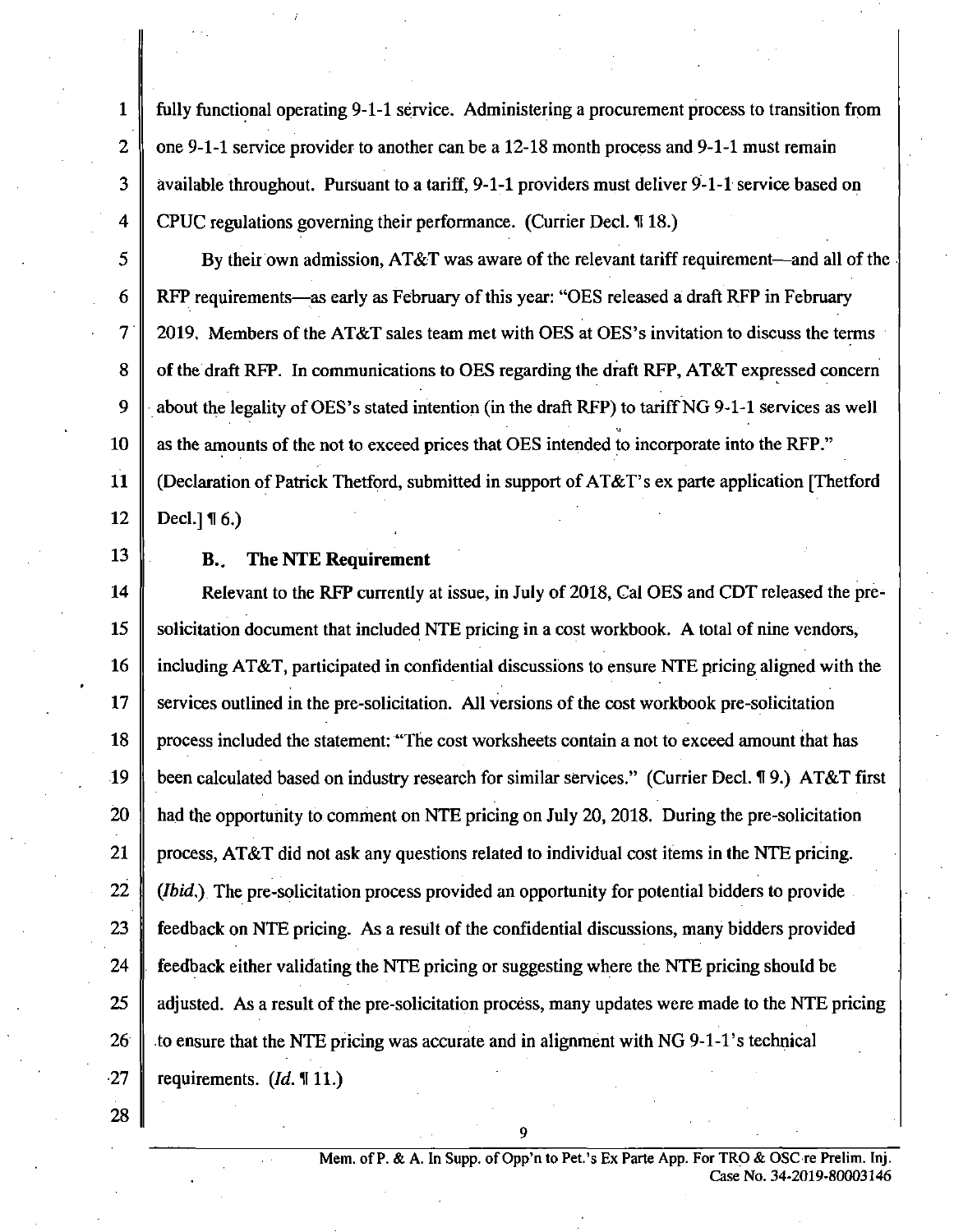1 When the RFP was released in April 2019, the NTE pricing reflected all verified feedback 2 and validation received during the pre-solicitation process. In addition, the RFP process included  $3 \parallel$  the opportunity for vendors to further clarify the NTE requirements through the question and  $4 \parallel$  answer process. All written questions submitted by all vendors during the RFP process were 5 posted with responses generated by CDT and Cal OES. All vendors could view RFP questions 6 and responses. Some of the questions and responses during the RFP process were related to NTE 7 | pricing. (Currier Decl.  $\P$  15.)

8 Cal OES utilized an objective and deliberate process to develop the NTE pricing included 9 in the NG 9-1-1 RFP. The initial NTE pricing was based on data provided by a third party 10 consultant who provided an estimate of probable cost for NG 9-1-1. Cal OES performed research 11 and analysis of similar services in publically available contracts from procurements in other 12 States. (Currier Decl.  $\P$  12.)

## 13 STANDARD FOR ISSUANCE OF PRELIMINARY INJUNCTIVE RELIEF

14 An injunction is an extraordinary power, to be exercised always with great caution and, 15 therefore, should rarely, if ever, be exercised in a doubtftil case, "The right must be clear, the 16 injury impending and threatened, so as to be averted only by the protective preventive process of 17 injunction." (City of Tiburon v. Northwestern Pac R. Co. (1970) 4 Cal.App.3d 160, 179, quoting 18 Schwartz v. Arata (1920) 45 Cal.App. 596, 601.) As one court has observed, "it is clear that a *19 plaintiff must make some showing which would support the exercise of the rather extraordinary 20 power to restrain the defendant's actions prior to a trial on the merits." (Tahoe Keys Property*  21 | Owners' Ass'n. v. State Water Resources Control Board (1994) 23 Cal.App. 4th 1459, 1471

22  $\parallel$  (Tahoe Keys), emphasis added.)

23 When deciding whether to grant preliminary injunctive relief, the trial court considers two 24 interrelated factors: (1) the interim harm that the applicant will sustain if the injunction is denied 25  $\parallel$  as compared to the harm to the defendant if the injunction issues; and (2) the likelihood of success 26 on the merits at trial. (Choice-In-Education League v. Los Angeles Unified School District (1993) 27 | 17 Cal.App.4th 415, 422.) The court may deny a preliminary injunction either (1) on its finding 28  $\parallel$  irreparable injury will not result to the party seeking the injunction, or (2) that the party has failed

10 .

Mem. of P. & A. In Supp. of Opp'n to Pet.'s Ex Parte App. For TRO & OSC re Prelim: Inj. . Case No. 34-2019-80003146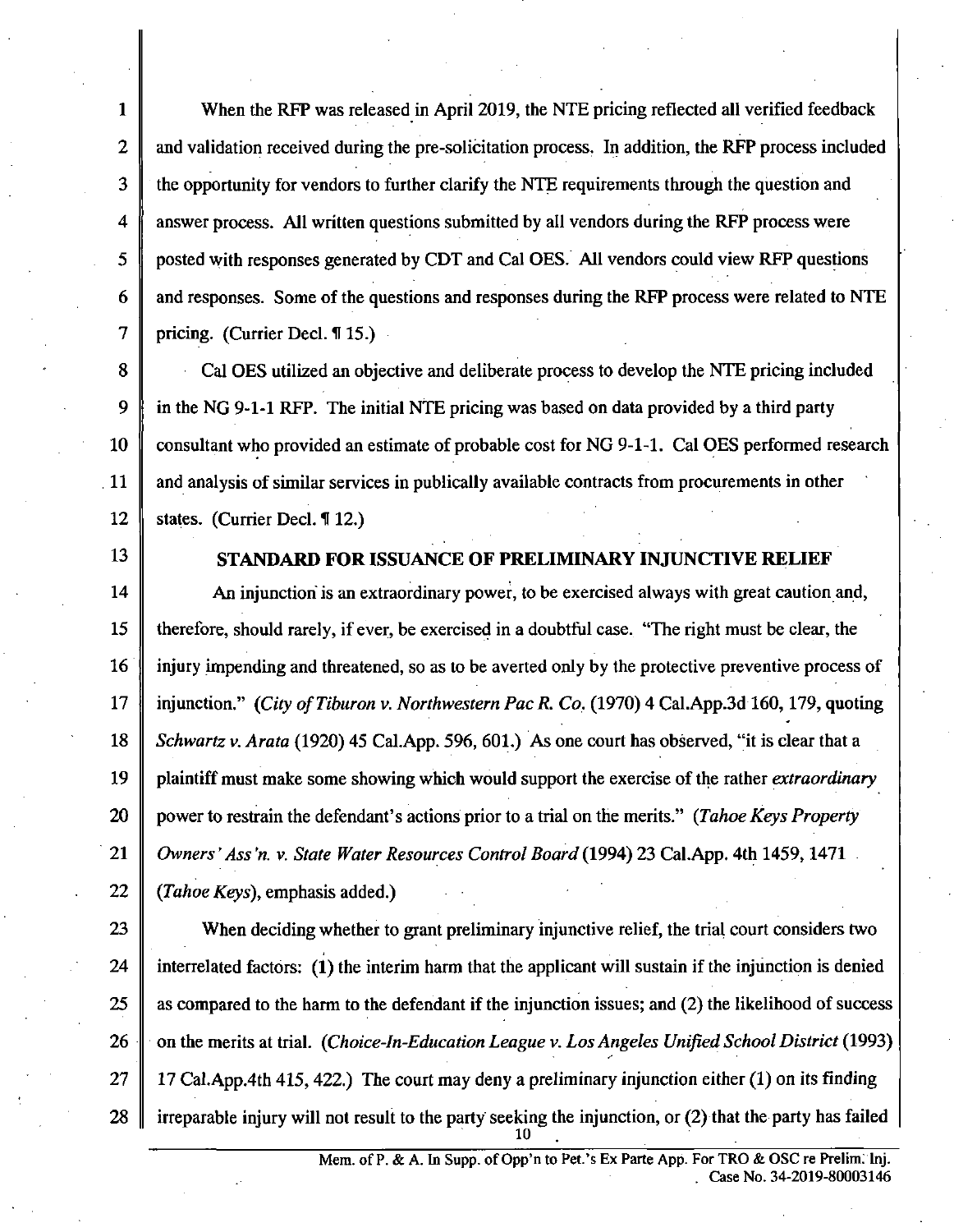1 2 3 4 5 6 7 8 to demonstrate a reasonable probability of success on the merits. (People v. Pacific Land Research Co. (1977) 20 Cal.3d 10, 21.) "However before the trial court can exercise its discretion the applicant must make a prima facie showing of entitlement to injunctive relief. The applicant must demonstrate a real threat of immediate and irreparable injury [citations] due to the inadequacy of legal remedies." (Triple A Machine Shop, Inc., v. State of California (1989) 213 Cal.App.3d 131, 138); see also Tahoe Keys, supra, 23 Cal.App. 4th at p. 1471 ["Accordingly, before individually addressing the potential merits of TKPOA's theories, we will first address TKPOA's claim of interim harm by denial of preliminary injunctive relief'].)

9 10 11 12 13 14 15 16 17 The plaintiff faces a higher burden where, as here, he or she seeks to enjoin public officers from performing their duties. The moving party must make a higher showing of irreparable injury because "[t] here is a general rule against enjoining public officers or agencies from performing their duties." (Tahoe Keys, supra, 23 Cal.App.4th at p. 1471; see also Agricultural Labor Relations Bd. v. Superior Court (1976) 16 Cal.3d 392, 401 ["The codes, embodying a settled principle of equity jurisprudence, prohibit the granting of injunctive relief [t]o prevent the execution of a public statute by officers of the law for the public benefit"].) "[T]o support a request for such relief the plaintiff must make a significant showing of irreparable injury." (Tahoe Keys, at p. 1471, italics added.)

#### **ARGUMENT**

#### **I.** THE BALANCE OF HARMS TIPS HEAVILY IN CAL OES'S FAVOR

18

19

20 21 22 23 24 25 26 27 28 Indefinitely delaying the RFP process for the reasons argued by AT&T, which in tum will delay the implementation of NG 9-1-1, could jeopardize the lives of those who use 9-1-1 in . Caiifomia. The existing Legacy 9-1-1 infrastmcture is beyond its useful life and must be upgraded to NG 9-1-1. In Caiifomia, over the past 12 months, there has been an average of thirteen 9-1-1 outages per month, which equates to 22,705 minutes when 9-1-1 was not available. In March of 2019, some portion of the 9-1-1 network was down for 61,534 minutes. (Currier Decl. f 21.) Each minute the 9-1-1 system is not available, potentially as many as fifty-one (51) 9-1-1 calls are not delivered. Delaying the RFP will delay the deployment of NG 9-1-1 and will perpetuate the current 9-1-1 outages. According to federal regulators, decreasing emergency

 $\overline{\mathbf{u}}$ 

Mem. of P. & A. In Supp. of Opp'n to Pet.'s Ex Parte App. For TRO & OSC re Prelim. Inj. Case No. 34-2019-80003146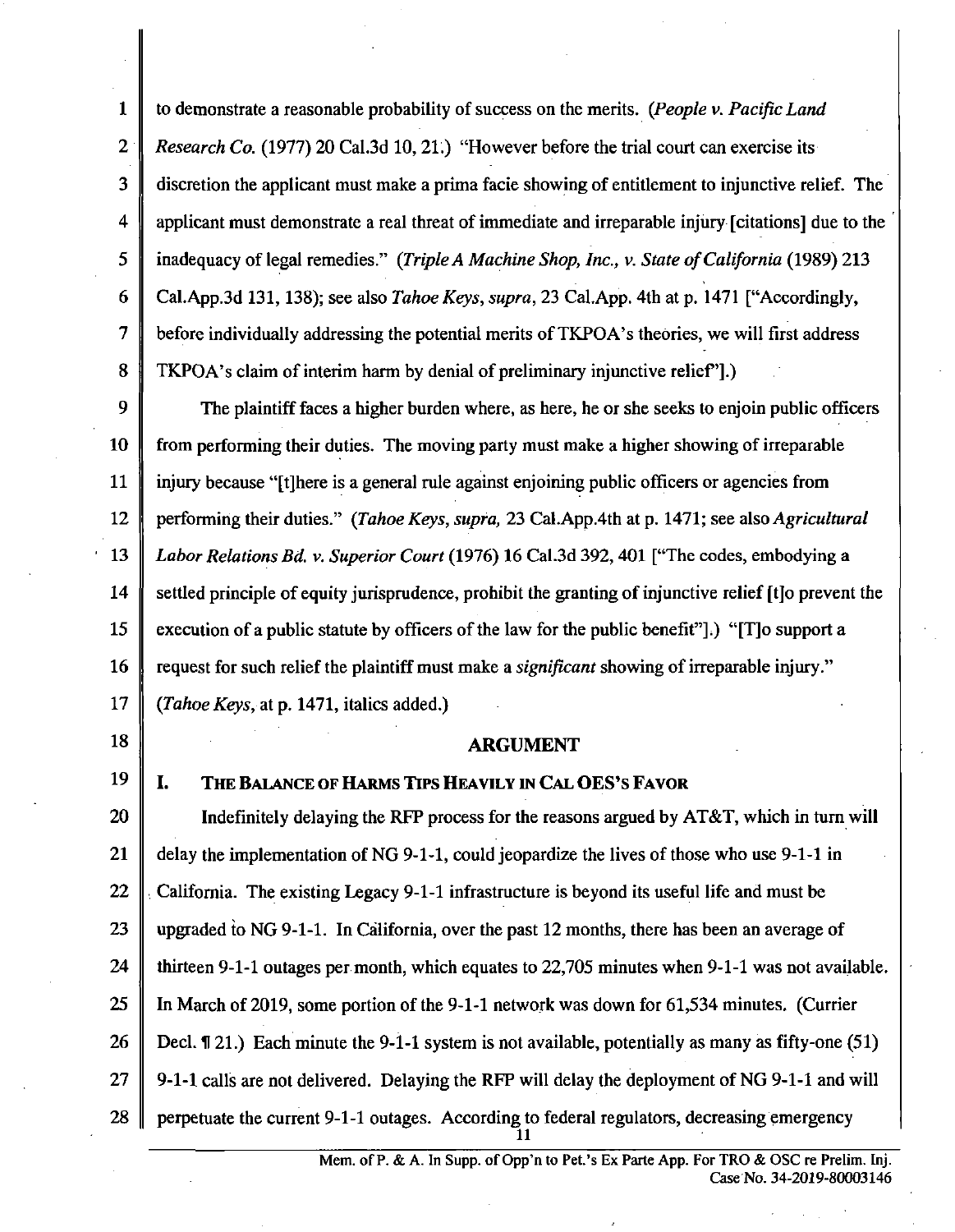*1 response times by as little as one minute could result in 10,000 more lives saved per year. (Id.*   $2 \parallel 122.$ 

 $3 \parallel$  "It is well established that when injunctive relief is sought, consideration of public policy is 4 not only permissible but mandatory." (O'Connell y. Superior Court (2006) 141 Cal.App.4th 5 1452, 1471.) "Where a prima facie case has otherwise been made out, an injunction will be 6 granted only when such a remedy is appropriate, and in determining the availability of injunctive *7 relief, the court must consider the interests of third persons and of the general public." (Loma*  8 *Portal Civic Club v. American Airlines, Inc.* (1964) 61 Cal.2d 582, 588.)

9 SIM STRAT's requested TRO is granted, the deployment of NG 9-1-1 will be delayed and the 10 current 9-1-1 outages will be perpetuated. Further, if NG 9-1-1 is delayed, text to 9-1-1 will be 11 delayed. As mentioned above, text to 9-1-1 offers public safety advantages for persons with 12 disabilities, in a hostage situation or home break-in when a voice call can be dangerous, and when 13 network congestion from high usage during a crisis makes voice connections unavailable or slow. 14 Simply put, delay in deploying NG 9-1-1 presents a threat to the public's safety. If, on the other 15  $\parallel$  hand, AT&T's ex parte application is denied, AT&T still has the opportunity to proceed in the 16 bidding process in the ordinary course, and seek judicial relief if it ends up being an unsuccessful 17 bidder.

18 Because the balance of hardships tips sharply in Cal OES's favor, the Court should deny the 19 application.

**20 II. AT&T Is NOT LIKEL Y TO SUCCEED ON THE MERITS** 

22

**21 A. Emergency 9-1-1 Services Are Not Subject to Section 710 and May Be Tariffed** 

22 .  $\parallel$  the CPUC cannot exercise regulatory jurisdiction over Internet Protocol enabled services; section  $\parallel$  710 applies to NG 9-1-1 services because NG 9-1-1 is an IP-based system; and "[t] hus, by the  $\parallel$  plain language of Section 710, OES is prohibited from imposing any CPUC regulation on the NG 26 plain language of Section 710, OES is prohibited from imposing any CPUC regulation on the NG 9-1-1 services it seeks to process to process to process to process to process the RFP.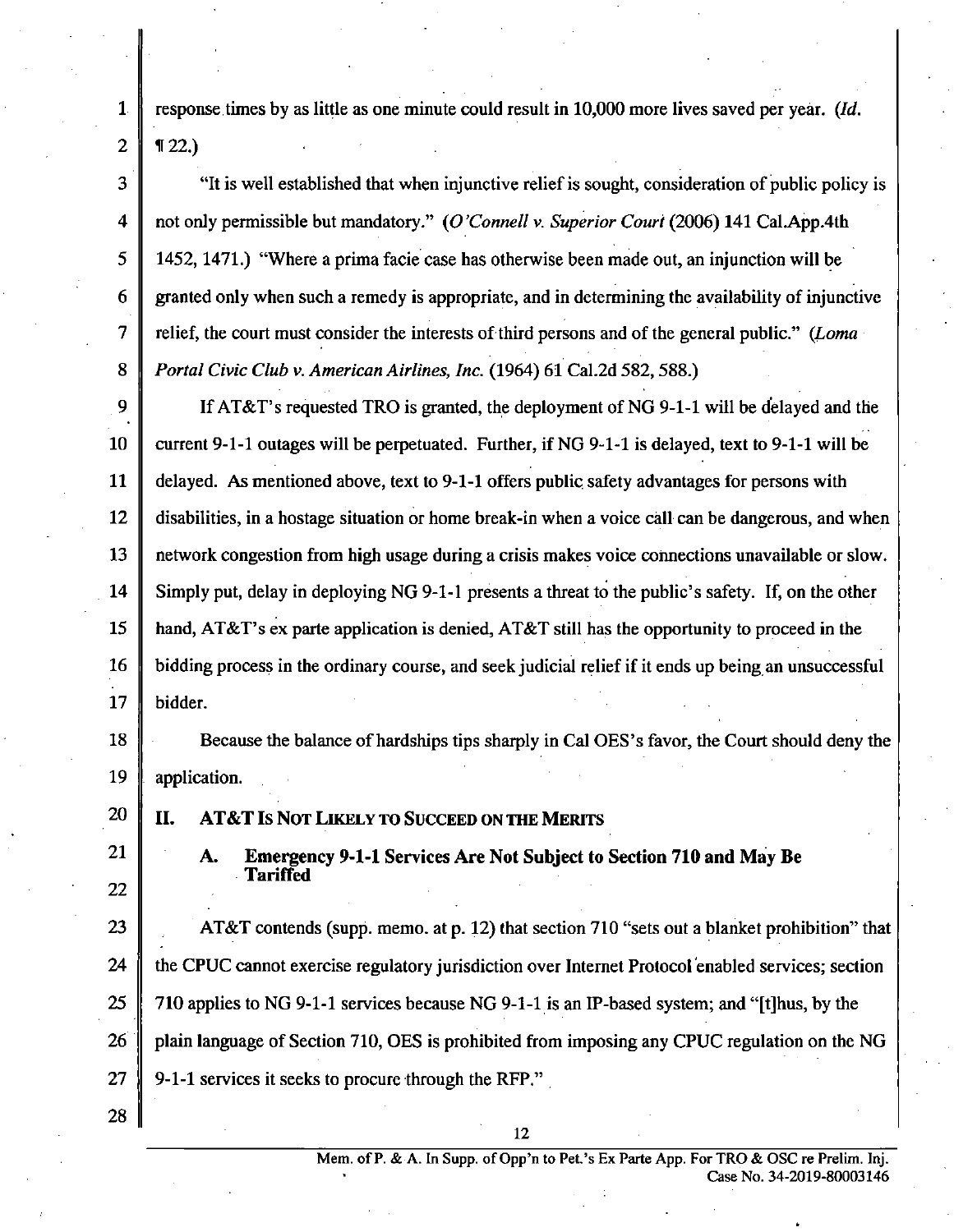| $\mathbf{1}$ | But AT&T's core premise is wrong. Section 710 does not strip the CPUC of regulatory                                                                                                                    |
|--------------|--------------------------------------------------------------------------------------------------------------------------------------------------------------------------------------------------------|
| $\mathbf{2}$ | jurisdiction over 9-1-1 services. To the contrary, subdivision $(c)(8)$ of section 710 makes clear                                                                                                     |
| 3            | that the statute does not affect or supersede the Warren-911-Emergency Assistance Act, which                                                                                                           |
| 4            | establishes and governs the state's 9-1-1 emergency services system. <sup>3</sup> Thus, through subdivision                                                                                            |
| 5            | (c)(8), the Legislature expressly exempted the 9-1-1 emergency services system from section 710.                                                                                                       |
| 6            | Accordingly, there is no legal support for $AT&T$ 's contention that section 710 somehow exempts                                                                                                       |
| 7            | the NG 9-1-1 services from CPUC regulation.                                                                                                                                                            |
| 8            | Both section 710's legislative history and circumstances since section 710's enactment -                                                                                                               |
| 9            | confirm that the Legislature always intended the 9-1-1 emergency services system to fall outside                                                                                                       |
| 10           | the scope of section 710. Section 710 was enacted in 2012 as part of Sen. Bill No. 1161 (2011-                                                                                                         |
| 11           | 2012 Reg. Sess.) § 3 (SB 1161). (Stats. 2012, ch. 733.) The Legislature declared its intended.                                                                                                         |
| 12           | purpose for enacting section 710:                                                                                                                                                                      |
| 13           | It is the intent of this act to reaffirm California's current policy of regulating                                                                                                                     |
| 14           | Internet-based services only as specified by the Legislature and thereby achieve both<br>of the following:                                                                                             |
| 15           | (1) Preserve the future of the Internet by encouraging continued investment and                                                                                                                        |
| 16           | technological advances and supporting continued consumer choice and access to<br><i>innovative services</i> that benefit California.                                                                   |
| 17           | (2) Ensure a vibrant and competitive open Internet that allows California's<br>technology businesses to continue to flourish and contribute to economic                                                |
| 18           | <i>development</i> throughout the state.                                                                                                                                                               |
| 19           | $(id., § 1, subd. (b), italics added.) Notably, the Legislature made no mention that its purpose for (id., § 1, subd.)$                                                                                |
| 20           | enacting section 710 included the deregulation of 9-1-1 emergency services, as AT&T alleges.                                                                                                           |
| 21           | That fact is significant here because "[the Legislature] does not alter the fundamental details of a                                                                                                   |
| 22           | regulatory scheme in vague or ancillary provisions—it does not, one might say, hide elephants in                                                                                                       |
| 23           | mouseholes." (Whitman v. American Trucking Association (2001) 531 U.S. 457, 468.)                                                                                                                      |
| 24           |                                                                                                                                                                                                        |
| 25           | <sup>3</sup> "In 1972 the Legislature enacted the Warren-911-Emergency Assistance Act. This act<br>expressly recognizes the importance of the telephone system in procuring emergency aid. 'The        |
| 26           | Legislature further finds and declares that the establishment of a uniform, statewide emergency<br>[telephone] number is a matter of statewide concern and interest to all inhabitants and citizens of |
| 27           | this state.' (Gov. Code, § 53100, subd. (b).) The act also impliedly recognizes that 'police, fire,                                                                                                    |
| 28           | medical, rescue, and other emergency services' are frequently sought by use of the telephone.<br>(Ibid.)" (Soldano v. O'Daniels (1983) 141 Cal.App.3d 443, 450.)                                       |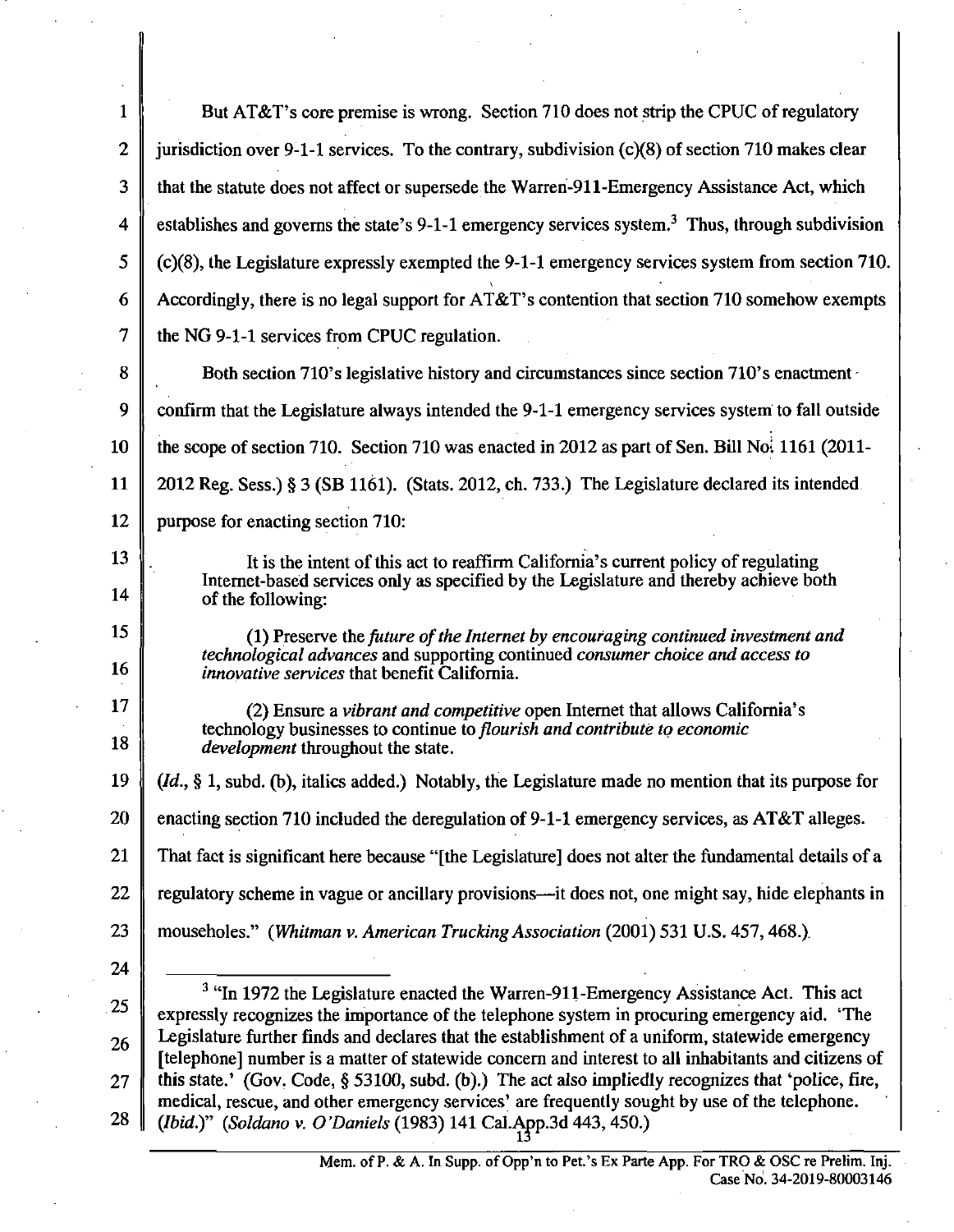1 Furthermore, the Senate's Floor analysis of SB 1161 indicates that the Legislature specifically 2 included subdivision (c)(8) to make clear that SB 1161 does not deregulate 9-1-1 emergency *3 services: "Assembly Amendments add two additional savings clauses to provide even more*  4 assurance that the bill's limitation on regulation could not be construed to prevent enforcement of *5 agency requirements related to communications services: (1) provides that the bill does not affect*  6 enforcement of the Warren Act requiring a statewide 911 emergency telephone system  $\dots$ " 7 (Sen. Rules Com., Off. of Sen. Roor Analyses, Rep. on Sen. Bill No. 1161 (2011-2012 Reg. 8 Sess.) Aug. 21, 2012, p. 2, italics added.)

9 AT&T's argument rings especially hollow because AT&T itself has long recognized that 10 the mere inclusion of IP-based services does not deprive the CPUC of regulatory authority over 9- 11 1-1 services. For years, AT&T Caiifomia has provided 9-1-1 services that include IP-based 12 Services. (Walker Decl. 18.) And as far back as 2007, the CPUC issued a formal decision 13  $\parallel$  requiring AT&T to tariff those services.<sup>4</sup> Indeed, even as these services have increasingly 14 incorporated IP-based services, AT&T has continued to comply with the CPUC's tariff 15  $\parallel$  requirement for 9-1-1 services. Thus, while it argues now that section 710 exempts it from 16 tariffing, AT&T California currently maintains a publicly-available tariff on file for IP-enabled 9-17 | 1-1 services. (*Id.* at  $\P$  9.)

18 In sum, because the RFP and NG 9-1-1 are specifically exempted from the scope of section 19  $\parallel$  710 under subdivision (c)(8), AT&T will not likely succeed on the merits of its claim that section 20  $\parallel$  710 prohibits the RFP from requiring bidders to file tariffs.

Mem: of P. & A. In Supp. of Opp'n to Pet.'s Ex Parte App. For TRO & OSC re Prelim. Inj. Case No. 34-2019-80003146

<sup>25</sup>  21  $\parallel$   $\parallel$   $\parallel$   $\parallel$   $\parallel$   $\parallel$   $\parallel$  More specifically, in Decision 07-09-018 the CPUC authorized AT&T California to  $22$  detariff most of its existing retail services, with some notable exceptions including "a tariff for 911 or other emergency services." (Declaration of Cynthia Walker, submitted herewith (Walker 23 Decl.) **15.**) In that decision, the CPUC determined that "detariffing of 911 services is not in the public interest." (Ibid.) Since the CPUC authorized the detariffing of telephone services in 2007, 24 the CPUC has not at any point authorized the detariffing of 911 services. (*Ibid.*) Decision 07-09-018 further concluded that "the 911 system provides the public an important public service that must be available to all phone customers and must not be detariffed." (Walker Decl. H 6.) The  $_{26}$  Commission noted in its discussion that Pacific Bell—AT&T's predecessor—also urged exempting 9-1-1 services from detariffing regime. (Ibid.) In comments submitted to the CPUC 27 on September 26, 2008, Pacific Bell stated "because E911 services play such a unique and critical public safety role, the public interest would not be served by requiring them to be detariffed."  $28 \parallel$ *(Ibid.)* 14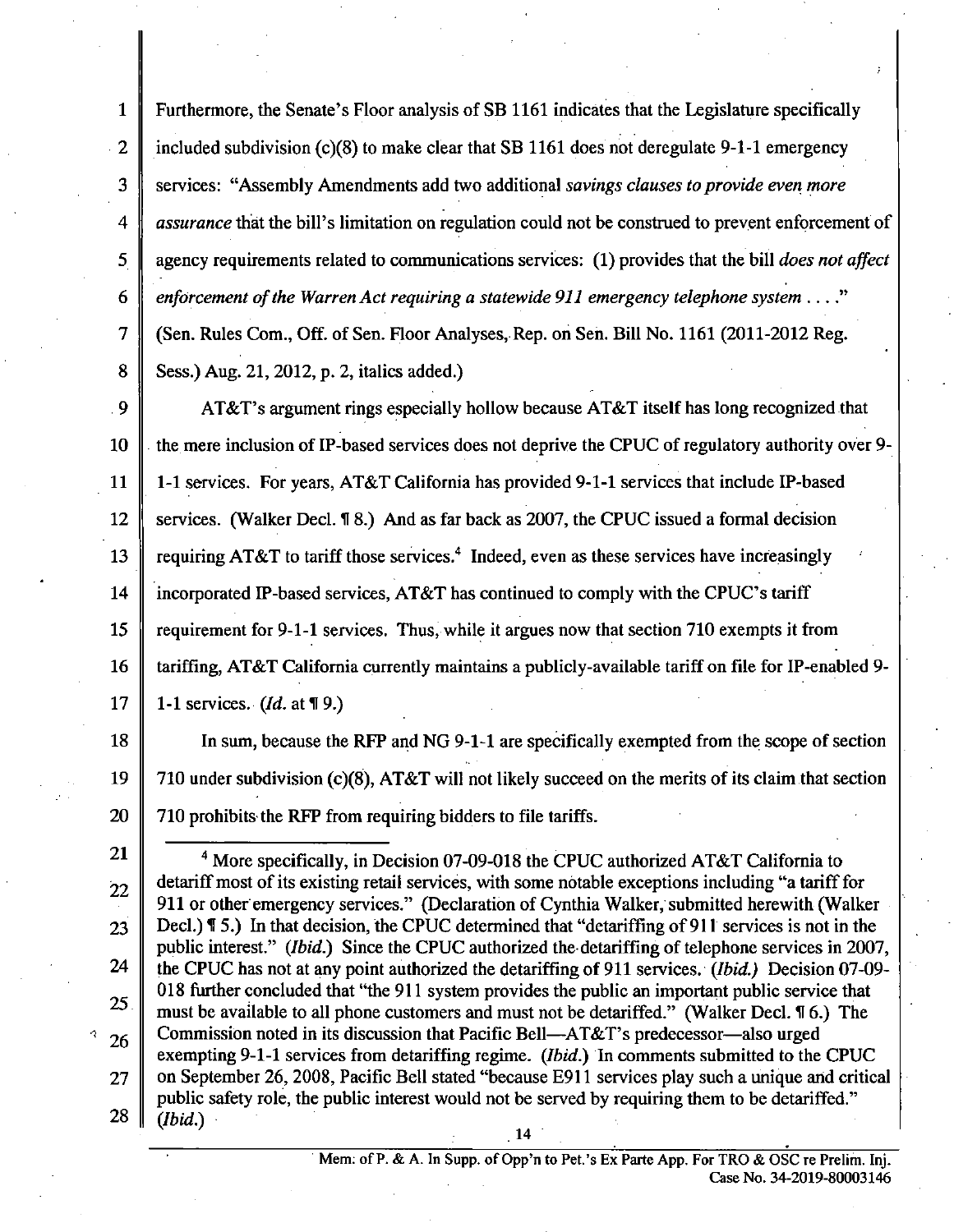**2 .** 

### **1 B. AT&T's Claim That the RFP Cannot Require Pricing to Be Publically Disclosed Is Unsupported**

## **1. Public Contract Code section 6611 allows for the RFP processes in 3 place here**

4 Presumably because it directly undermines AT&T's approach to this case, the ex parte 5 application brushes aside the fact that Cal OES issued the RFP under Public Contract Code  $6 \parallel \S 6611$ . (See RFP § 1 at p. 29 [Exh. B. to Thetford Decl.].) That statute expressly permits the 7 State to negotiate with contractors in situations involving information technology and  $8 \parallel$  telecommunications. (See Pub. Contr. Code, § 6611, subd. (a)(2) [state can use negotiations 9 when the "business need or purpose of a procurement or contract is known by the Department,  $10$  but a negotiation process may identify different types of solutions to fulfill this business  $11$  purpose"].) The statute authorizes such a negotiation process when any one of a number of  $12 \parallel$  conditions exist, including but not limited to when "negotiation is necessary to ensure that the 13 department is receiving the best value or the most cost-efficient goods, services, information 14 technology, and telecommunications." (Pub. Contr. Code 6611(a)(4); see generally Robert S. *15 Metzger, Lauren B. Kramer, The Importance of Competitive Negotiations to State Information*  16 Technology Procurement, Procurement Law, Spring 2013, at 24 ["state officials are urged to 17 examine their practices and to embrace the use of competitive negotiations in their procurement  $18 \parallel$  process"].)

19 Here, AT&T's challenge the RFP because, as AT&T puts it, the tariff-filing requirements  $20$   $\parallel$  violates a "general premise for confidentiality" applicable to a competitive bidding process.  $21$  (Supp. Memo at p. 15.) But that assertion misses the point. The RFP indeed contains a  $22$  confidentiality provision, but it is a limited provision. In relevant part, the RFP explains to all  $23$  potential bidders that "[t]he content of all working papers and discussions relating to the Bidder's *24 proposal shall be held in confidence indefinitely, unless the public interest is best served by an 25 item's disclosure because of its direct pertinence to a decision, agreement or the evaluation of the*   $26 \parallel$  *proposal.*" (RFP § 5 at p. 38, italics added [Exh. B. to Thetford Decl.].) This language makes  $27 \parallel$  sense when considered in light of Public Contract Code section 6611 and the open negotiation  $28 \parallel$  process it authorizes. As the RFP also explains, one intention of the tariff-submission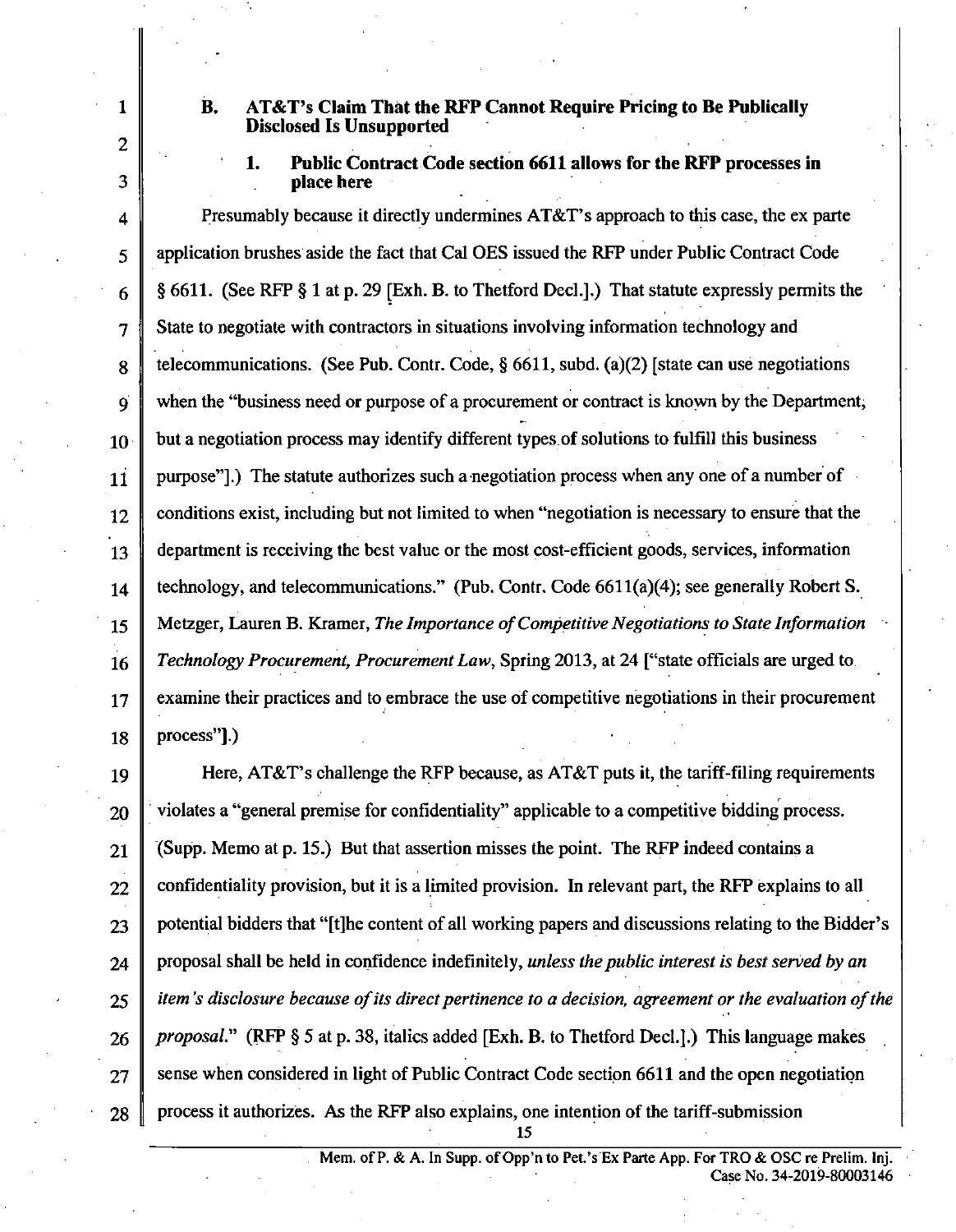1 2 3 4 5 requirement is "to structure the pricing format in order to facilitate a straightforward comparison among all Bidders and foster competition to obtain the best market pricing." (RFP § 5 at p. 62, [Exh. B. to Thetford Decl.].) Without the tariff-submission requirement, the comparison among bidders, competition, and best market pricing—all features of our economy that AT&T itself tmmpets—simply will not occur.

6 7 8 9 10 11 12 13 14 *Finally, and as the declarations on file demonstrate, AT&T has participated in several past procurements involving public pricing information submitted with the bids, prior to contract award. (Declaration of Tiffany Angulo, submitted herewith (Angulo Decl.) H 13.) AT&T has participated in these procurements without protesting the requirement to publicly disclose the pricing information. (Ibid.) AT&T's pricing information is already publicly available from various sources such as service catalogs, federal and state contracts and mandated tariffs filed with the CPUC. (Ibid.) The NG 9-1-1 tariff filing requirement is consistent with the standard competitive bidding requirements which AT&T has willingly complied with in other solicitations. (Ibid.)* 

15

16

17

18

19

20

21

22

23

24

25

26

27

28

#### **2. AT&T's reliance on Michaelis, Montanari & Johnson v. Superior Court is misplaced**

Arguing that pricing information cannot be publically disclosed,  $AT&T$  cites a single case, Michaelis, Montanari & Johnson v. Superior Court, 38 Cal.4th 1065 (2006), in support of its position. *Michaelis*, though, arose in an entirely different context, one involving the intersection of competitive bidding mles and the Public Records Act duty of disclosure. Those are not the circumstances here. Moreover, the issue in Michaelis concemed the "availability and timing of public disclosure of competitive proposals submitted to a public agency as part of a process of qualifying and negotiating for a public contract, lease, or other project." (38 Cal.4th at p. 1067.) And the Court concluded, under the circumstances there, "that public disclosure of such proposals properly may await conclusion of the agency's negotiation process." (Id. at p. 1068.) The Court did not hold, as AT&T states, that public disclosure of proposals in advance of a contract award is never allowed. And nowhere in *Michaelis* did the Court prohibit the requirement of, or reliance upon, publicly filed pricing information.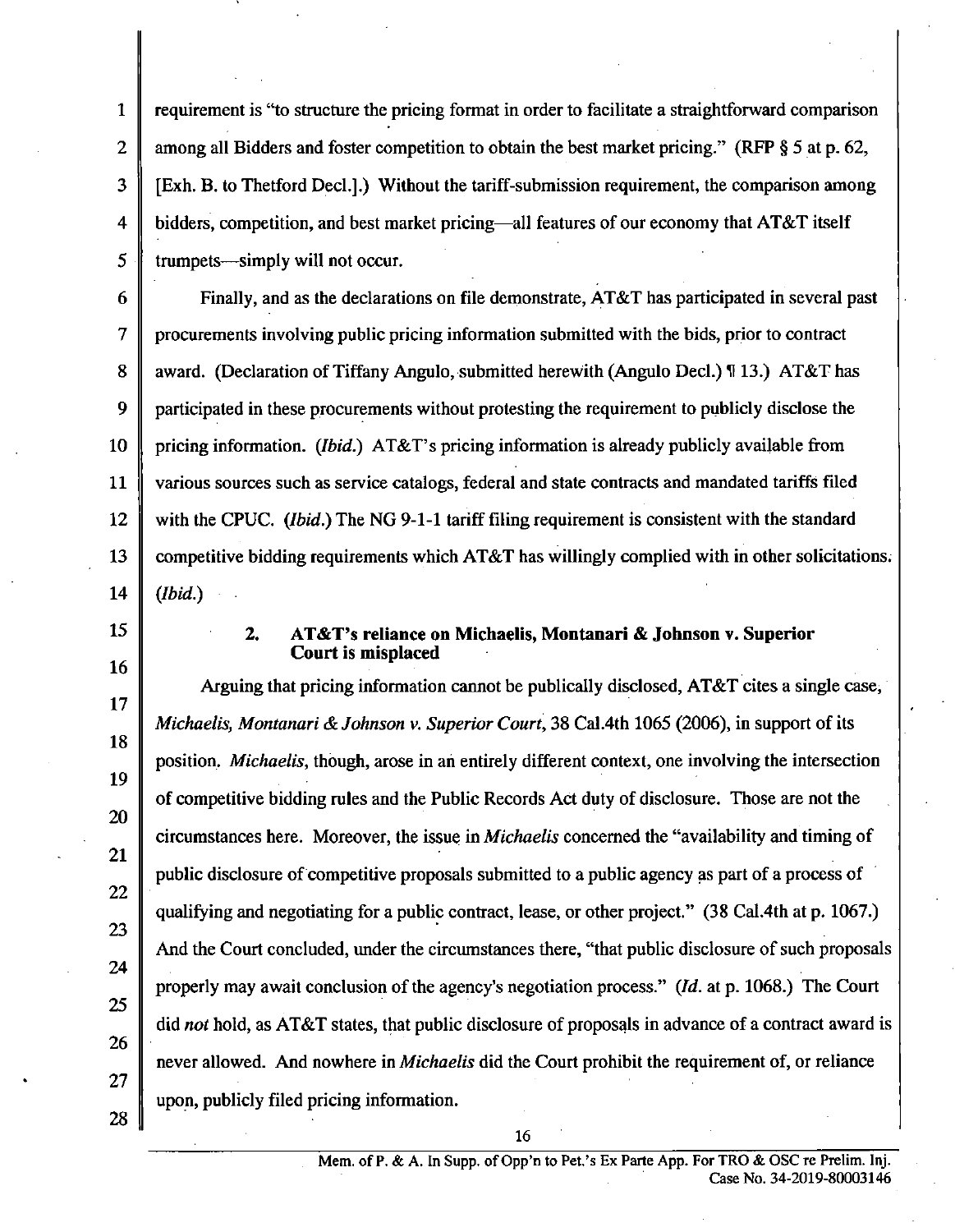## **1 C. The NTE Requirement of the RFP Is Entirely Proper**

 $2 \parallel$  As demonstrated in detail in the declarations filed in support of this opposition, the release 3 of the RFP was preceded by an extensive "pre-solicitation" process to determine the technical  $4 \parallel$  requirements and pricing structure, including the NTE amounts specified in the RFP. The final  $5 \parallel$  NTE pricing structure set forth in the RFP was based on information obtained from: (i) several 6 Trounds of confidential discussions with eight vendors, including AT&T, (ii) written feedback 7 from these vendors through the pre-solicitation question and answer process, (iii) extensive 8 independent research conducted by Cal OES, (iv) publicly available information published by the 9 federal govemment, (v) publicly available information from contracts and procurements  $10$  conducted by other states, and (vi) data and recommendations provided by a third party 11 | independent consultant. (Currier Decl. 11 7-8.)

12 | In July 2018, Cal OES and CDT released the pre-solicitation document that included NTE 13 pricing in the cost workbook. A total of nine vendors, including AT&T, participated in 14 confidential discussions to ensure NTE pricing aligned with the services outlined in the pre-15 Solicitation. All versions of the cost workbook pre-solicitation process included the statement: 16 "The cost worksheets contain a not to exceed amount that has been calculated based on industry  $17$  research for similar services." AT&T first had the opportunity to comment on NTE pricing on 18 July 20, 2018. During the pre-solicitation process, AT&T did not ask any questions related to 19 individual cost items in the NTE pricing. (Currier Decl. H10.)

20 The pre-solicitation process provided an opportunity for potential bidders to provide  $21$  feedback on NTE pricing. As a result of the confidential discussions, many bidders provided  $22 \parallel$  feedback either validating the NTE pricing or suggesting where the NTE pricing should be  $23$  | adjusted. As a result of the pre-solicitation process, many updates were made to the NTE pricing  $24$  | to ensure that the NTE pricing was accurate and in alignment with NG 9-1-1's technical 25 Tequirements. (Currier Decl.  $\P$  11.)

 $26$  When the RFP was released in April 2019, the NTE pricing reflected all verified feedback  $27$   $\parallel$  and validation received during the pre-solicitation process. In addition, the RFP process included  $28$   $\parallel$  the opportunity for vendors to further clarify the NTE requirements through the question and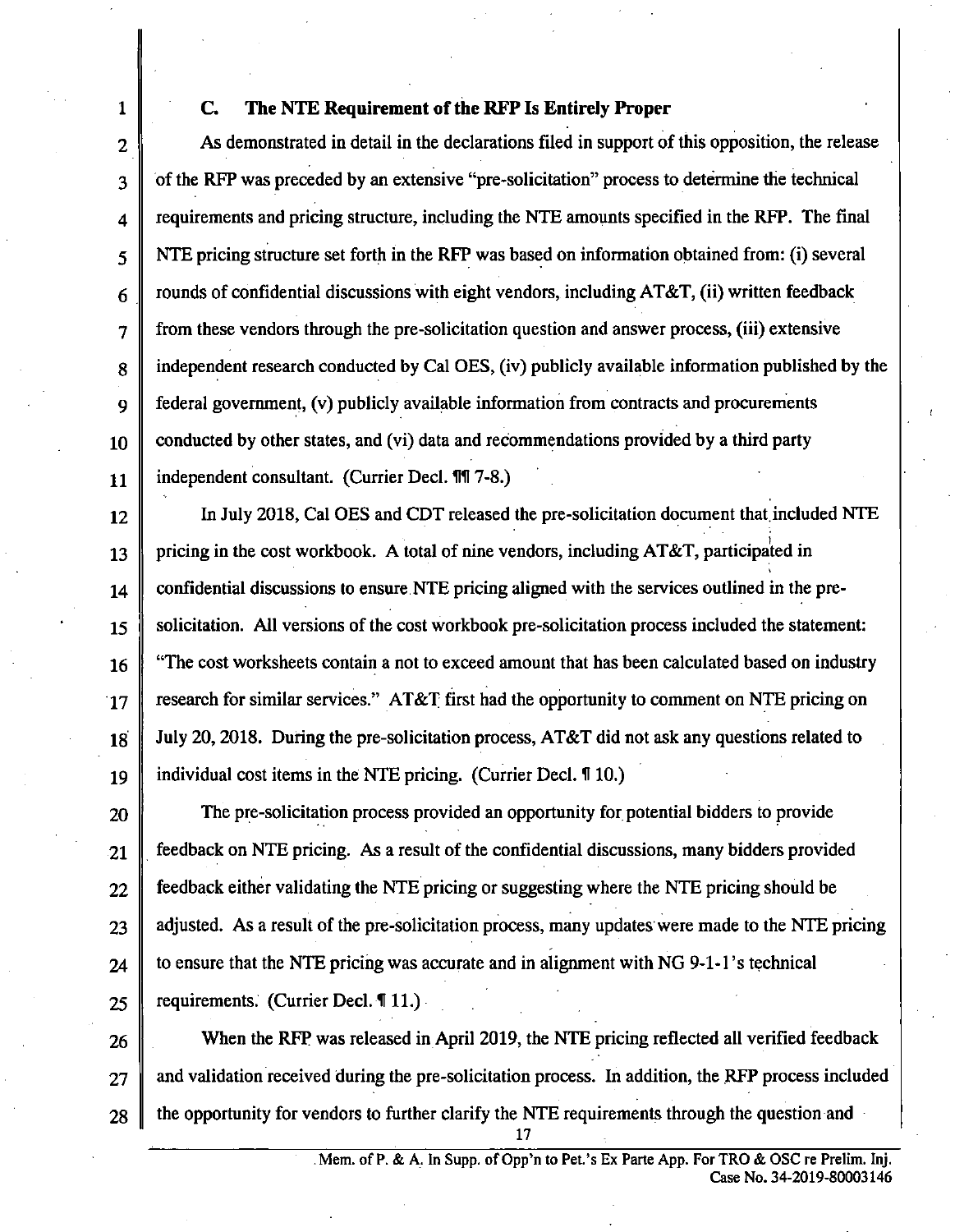1 answer process. All written questions submitted by all vendors during the RFP process were 2 posted with responses generated by CDT and Cal OES. All vendors could view RFP questions 3 and responses. Some of the questions and responses during the RFP process were related to NTE 4 pricing. (Currier Decl.  $\P$  15.)

5  $\parallel$  Accordingly, AT&T's contention that the RFP's NTE amount is unsupported by any  $6 \parallel$  evidence is demonstrably false.

# 7  $\parallel$  III. LACHES AND UNCLEAN HANDS BARS AT&T'S EX PARTE INJUNCTIVE RELIEF

8 AT&T was first apprised of the RFP's NTE requirement in July 2018, nearly one year ago. 9 Currier Decl. 19.) AT&T was well aware of all of the issues it alleges in support of its requested 10 injunctive relief more than three months ago, in Febmary 2019, when Cal OES released a draft 11 RFP. (Thetford Decl.  $\P$  6 ["AT&T expressed concern about the legality of OES's stated intention 12 (in the draft RFP) to tariff NG 9-1-1 services as well as the amounts of the not to exceed prices 13 that OES intended to incorporate into the RFP"].) (*Ibid.*) Cal OES issued the RFP at issue on 14 April 1, 2019, almost two months before AT&T filed the instant application.  $(Id, \mathcal{H}, \mathcal{H})$ 

15 AT&T bases its need for a TRO on the June 7, 2019, deadline for filing its tariffs, claiming 16 it will suffer irreparable harm: "AT&T will, by June 7, 2019, be unlawfully forced to submit to 17 the jurisdiction of the CPUC in violation of California law as to NG 9-1-1 services or, to avoid 18 such an illegal condition, be forced to forgo bidding altogether." (Supp. Memo, at p. 6; see also 19 id. at p. 17 ["AT&T will, by June 7, 2019, be forced to submit to the jurisdiction of the CPUC as 20  $\parallel$  to IP-enabled NG 9-1-1 services in violation of California law (Pub. Util. Code §710), or forgo 21 bidding altogether".)

22 However, AT&T fails to offer any justification for delaying until May 23, 2019, to file its 23 TRO application. Indeed, AT&T's delay appears to be tactical, that is, AT&T's delay allows it to 24  $\parallel$  argue that it must seek injunctive relief on an ex parte basis, rather than by noticed motion, 25 because of the June 7, 2019 deadline. AT&T's delay severely prejudices Cal OES, which is 26 being forced to defend this action on shortened time. Specifically,  $AT&T$ 's manufactured 27 emergency severely limits Cal OES' ability to adequately oppose  $AT&T$ 's TRO as contrasted to 28  $\parallel$  the additional time Cal OES would have to prepare its opposition papers for a noticed motion.  $\frac{18}{18}$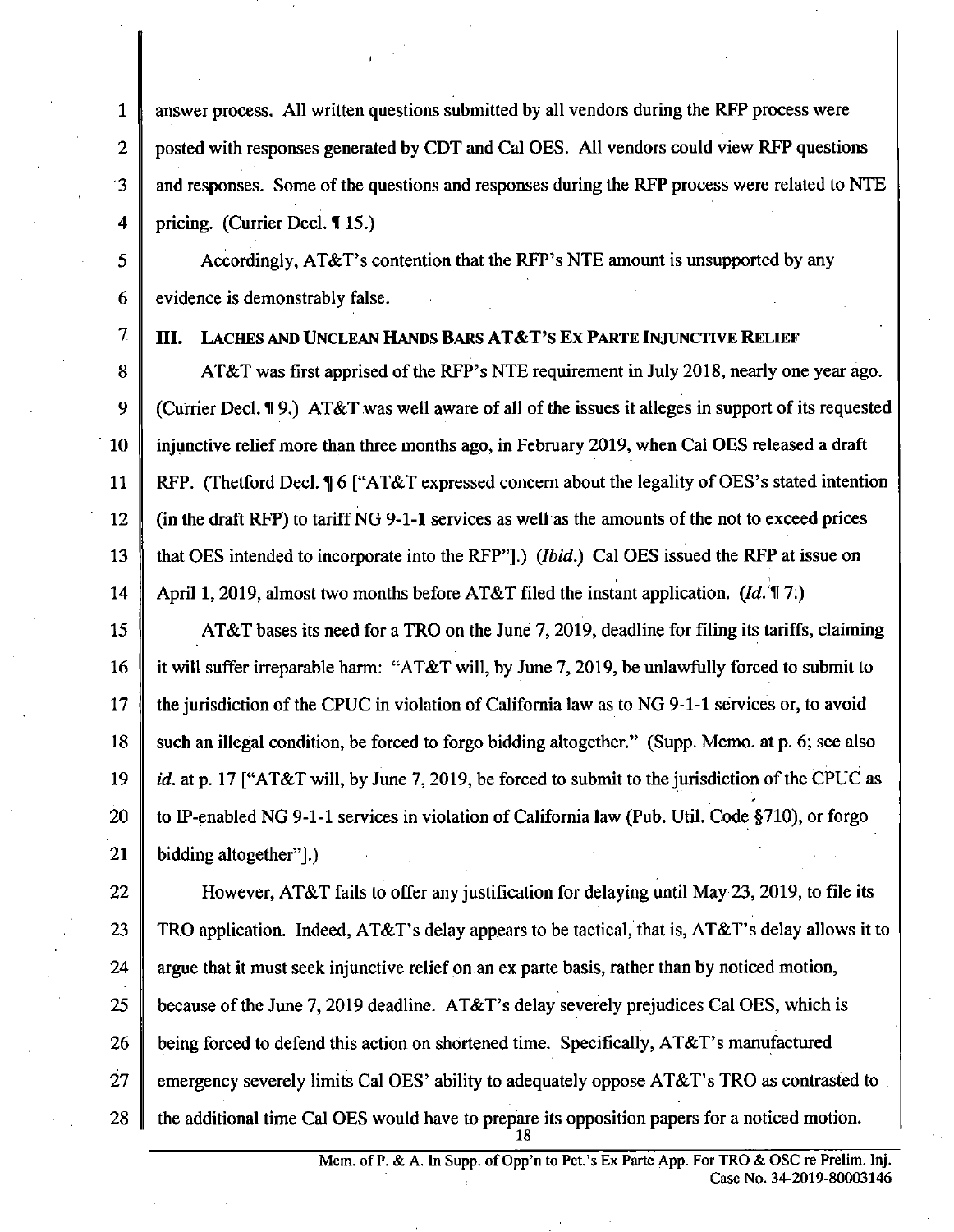1 Cal OES has had only three court days to review AT&T's ex parte papers and prepare its 2 | opposition. (Declaration of Jeffrey A. Rich, submitted herewith [Rich Decl.]  $\P$  4.)

3 It is well settled that laches is established by showing unreasonable delay in bringing the *4 action and prejudice to defendant resulting from this delay. (Conti v. Board of Civil Service*  5 Commissioners (1969) 1 Cal.3d 351, 359.) It is likewise recognized that the defense of laches can *6 be asserted in injunction cases. (Tustin Community Hospital, Inc. v. Santa Ana Community*  7 | Hospital Assn. (1979) 89 Cal.App.3d 889, 894.) What is more, whether or not laches applies 8 here, the Court should take AT&T's unexplained delay and manufactured emergency into account *9 in assessing whether AT&T is entitled to preliminary injunctive relief. (See Dolske v. Gormley*  10 (1962) 58 Cal.2d 513,520-521 [delay in seeking injunction against encroachments is factor to be 11 considered in determining whether relief is warranted].)

12 Further, a party seeking the equitable remedy of injunctive relief must have "clean hands." 13 Under the clean hands doctrine, inequitable conduct on the part of the party seeking relief is a 14 Complete defense. (Dickson, Carlson & Campillo v. Pole  $(2000)$  83 Cal.App.4th 436, 446.) 15 AT&T's hands are unclean for the same reasons that laches should apply: AT&T has 16 unreasonably delayed in bringing its request for emergency relief to the Court's attention.

17  $\parallel$  AT&T has brought this application at the last minute for no reason other than to delay the 18 RFP bid process, gain leverage in that process, and interfere with the state's compelling interest in 19 protecting its citizens through the provision of viable NG 9-1-1 services. This is clearly a tactic 20 by AT&T to gain advantage over Cal OES in its opposition to this application, and further, to 21 gain an advantage over AT&T competitors, who are now competing for the delivery of 9-1-1 22 Services. AT&T's unexplained and, therefore unreasonable, delay has prejudiced Cal OES and is 23 Subjecting the public to potential harm. Laches and unclean hands should bar  $AT&T$ 's requested 24 injunctive relief.

# **25** CONCLUSION

19

26 For the reasons stated above,  $AT&T$ 's ex parte application should be denied in its entirety.

27 28

> Mem. of P. & A. In Supp. of Opp'n to Pet.'s Ex Parte App. For TRO & OSCre Prelim. Inj. Case No. 34-2019-80003146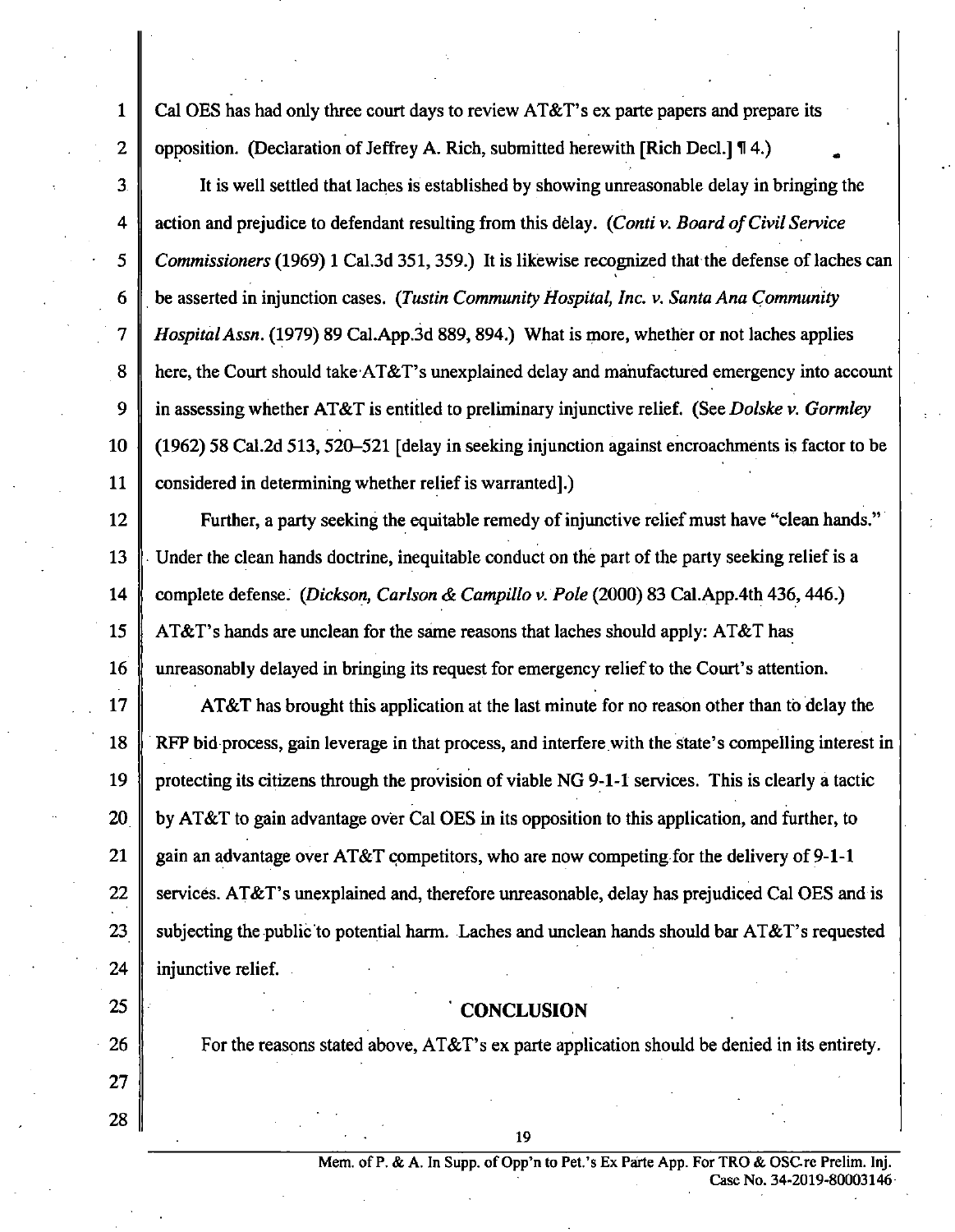| 1                       | Dated: May 29, 2019<br>Respectfully Submitted,                                                 |  |  |
|-------------------------|------------------------------------------------------------------------------------------------|--|--|
| $\boldsymbol{2}$        | <b>XAVIER BECERRA</b><br>Attorney General of California                                        |  |  |
| $\overline{\mathbf{3}}$ | ANTHONY R. HAKL<br><b>Supervising Deputy Attorney General</b>                                  |  |  |
| $\boldsymbol{4}$        |                                                                                                |  |  |
| 5                       |                                                                                                |  |  |
| 6                       | J <b>énerey Al Rich</b>                                                                        |  |  |
| 7                       | Deputy-Attorney General<br>Attorneys for California Governor's<br>Office of Emergency Services |  |  |
| ${\bf 8}$               | SA2019101526                                                                                   |  |  |
| 9                       |                                                                                                |  |  |
| 10<br>11                |                                                                                                |  |  |
| 12                      |                                                                                                |  |  |
| 13                      |                                                                                                |  |  |
| 14                      |                                                                                                |  |  |
| 15                      |                                                                                                |  |  |
| 16                      |                                                                                                |  |  |
| 17                      |                                                                                                |  |  |
| 18                      |                                                                                                |  |  |
| 19                      |                                                                                                |  |  |
| $20\,$                  |                                                                                                |  |  |
| 21                      |                                                                                                |  |  |
| 22                      |                                                                                                |  |  |
| 23                      |                                                                                                |  |  |
| 24 <sup>1</sup>         |                                                                                                |  |  |
| 25                      |                                                                                                |  |  |
| <b>26</b>               |                                                                                                |  |  |
| 27                      |                                                                                                |  |  |
| 28                      | 20                                                                                             |  |  |
|                         |                                                                                                |  |  |

Mem. of P. & A. In Supp. of Opp'n to Pet.'s Ex Parte App. For TRO & OSC re Prelim. Inj. Case No. 34-2019-80003146